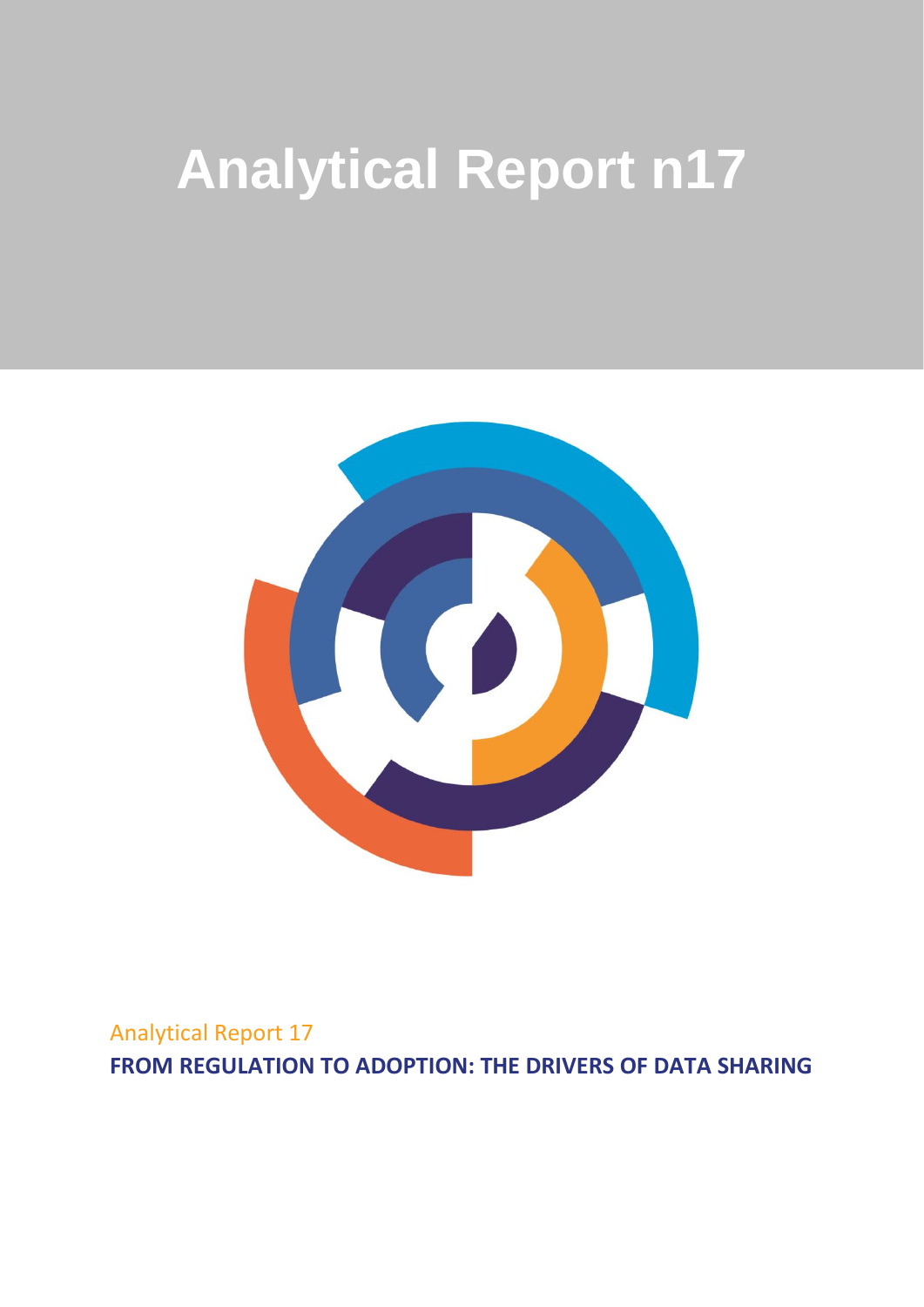This study has been prepared by the Lisbon Council asbl as part of the European Data Portal. The European Data Portal is an initiative of the European Commission, implemented with the support of a consortium led by Capgemini Invent, including Intrasoft International, Fraunhofer Fokus, con.terra, Sogeti, 52North, Time.Lex, the Lisbon Council, and the University of Southampton. The Publications Office of the European Union is responsible for contract management of the European Data Portal.

Southampton

TIMELEX

For more information about this paper, please contact:

Fraunhofer

#### **European Commission**

**III** INTRASOFT

Capaemini invent

Directorate General for Communications Networks, Content and Technology Unit G.1 Data Policy and Innovation Daniele Rizzi – Policy Officer Email: [daniele.rizzi@ec.europa.eu](mailto:daniele.rizzi@ec.europa.eu)

#### **European Data Portal**

Gianfranco Cecconi, European Data Portal Lead Email: [gianfranco.cecconi@capgemini.com](mailto:gianfranco.cecconi@capgemini.com)

#### **Written by:**

Laia Pujol Priego Email: [laia.pujol.priego@lisboncouncil.net](mailto:laia.pujol.priego@lisboncouncil.net) David Osimo Email: [david.osimo@lisboncouncil.net](mailto:david.osimo@lisboncouncil.net)

**Reviewed by:** Eline N. Lincklaen Arriens [Eline.lincklaen.arriens@capgemini.com](mailto:Eline.lincklaen.arriens@capgemini.com)

Last update: 17.08.2020 www:<https://europeandataportal.eu/> email: [info@europeandataportal.eu](mailto:info@europeandataportal.eu)

#### **DISCLAIMER**

By the European Commission, Directorate-General of Communications Networks, Content and Technology. The information and views set out in this publication are those of the author(s) and do not necessarily reflect the official opinion of the Commission. The Commission does not guarantee the accuracy of the data included in this study. Neither the Commission nor any person acting on the Commission's behalf may be held responsible for the use, which may be made of the information contained therein.

Luxembourg: Publications Office of the European Union, 2020 © European Union, 2020

 $\left( \cdot \right)$ 

The reuse policy of European Commission documents is implemented by the Commission Decision 2011/833/EU of 12 December 2011 on the reuse of Commission documents (OJ L 330, 14.12.2011, p. 39). Except otherwise noted, the reuse of this document is authorised under a Creative Commons Attribution 4.0 International (CC-BY 4.0) licence [\(https://creativecommons.org/licences/by/4.0/\)](https://creativecommons.org/licenses/by/4.0/). This means that reuse is allowed provided appropriate credit is given and any changes are indicated.





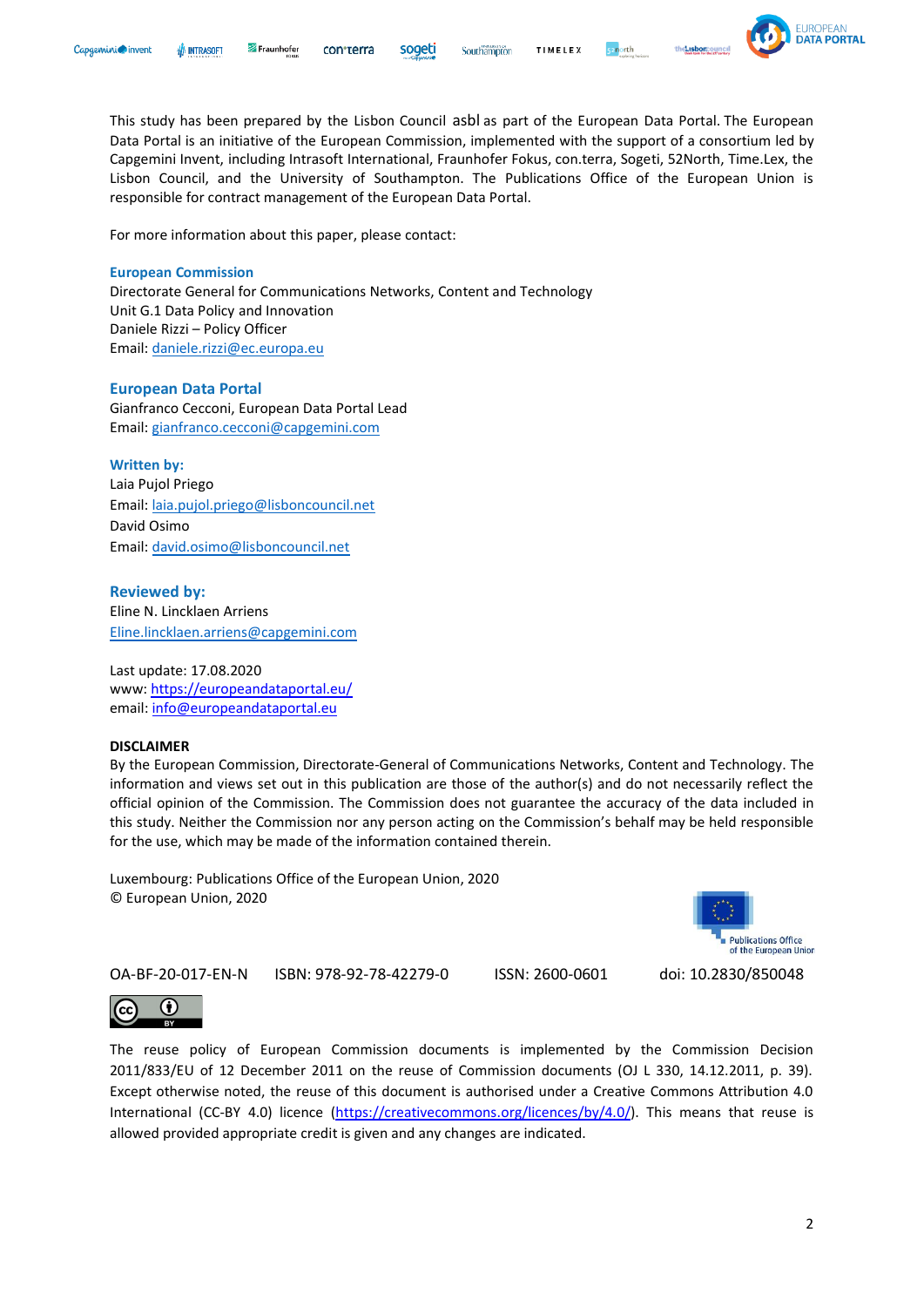





# Table of Contents

| Data sharing: A comparative analysis of two public agencies in the oil and gas sector 16 |  |
|------------------------------------------------------------------------------------------|--|
|                                                                                          |  |
|                                                                                          |  |
|                                                                                          |  |
|                                                                                          |  |
|                                                                                          |  |
|                                                                                          |  |
|                                                                                          |  |
|                                                                                          |  |
|                                                                                          |  |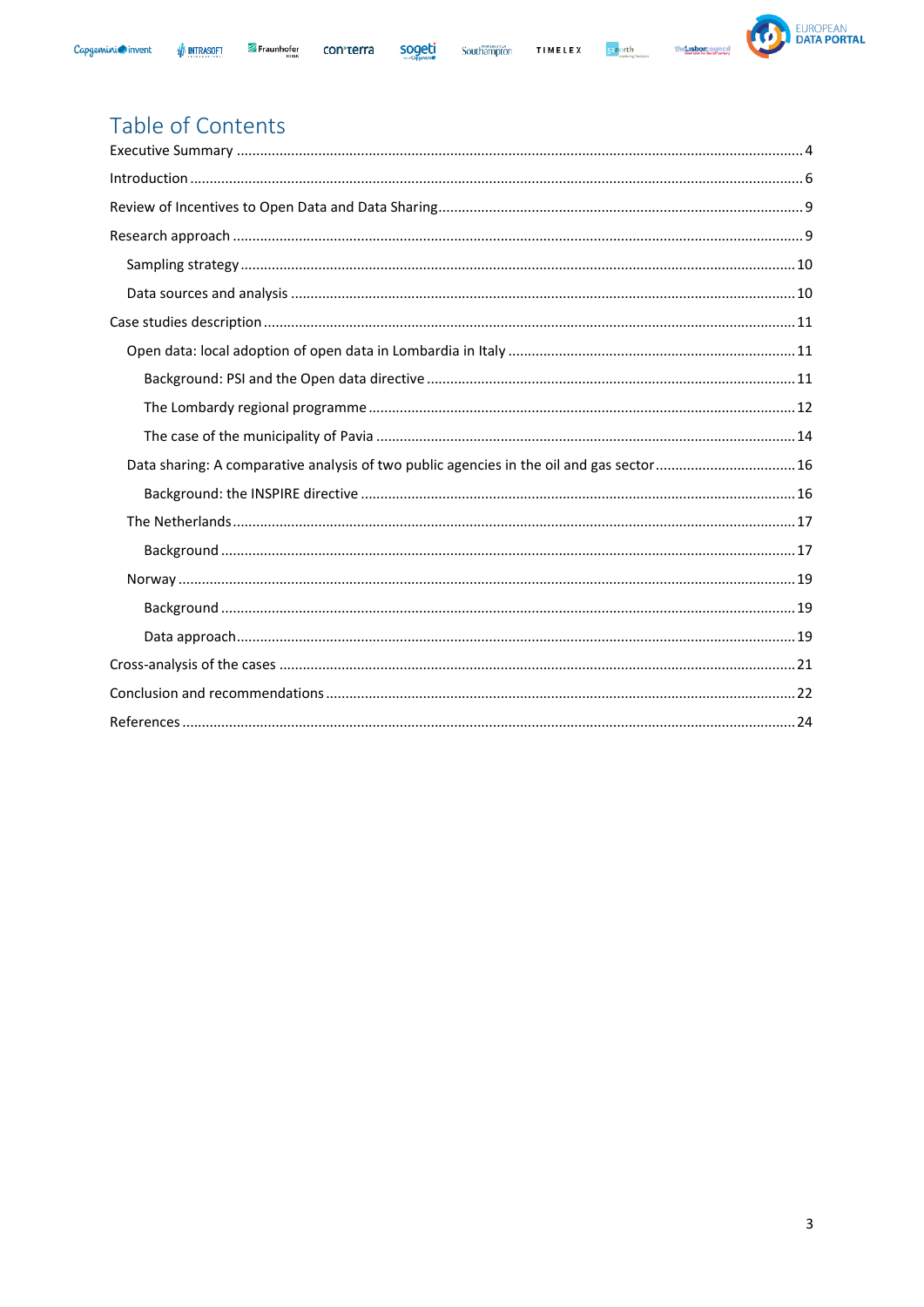# <span id="page-3-0"></span>Executive Summary

Data sharing and re-use have been at the crux of European policy for more than two decades now. The European data market has been estimated in EUR 59.5 billion in 2016 and overall value growth from EUR 247 billion in 2013 to almost EUR 300 billion in 2016. As a result, it has been the protagonist of different European policy activities trying to deliver the promises of such a growing and increasingly valuable market where studies have predicted a compound annual growth rate of 15.7% since 2016.

A heterogeneous package of European policy measures that seek to generate a European data market and facilitate data flows within and across sectors in Europe have been pursued (European Commission, 2020). These measures can be divided into *open data* and *data sharing measures;* that is provisions for opening up data indiscriminately and thus promoting minimum restrictions and costs to access to data (open data); or provisions for ensuring access to specific entities to data (*data sharing)*. As opposed to open data, data sharing is defined by the provision of restricted data to restricted entities (organisations or individuals). For both cases, regulatory and non-regulatory measures have been adopted, with different rates of success.

The overall results of such policy initiatives are uneven, and the implementation has proven challenging. Ultimately, what emerges from the uneven compliance and the different efficacy of the policy measures is that **regulation is not enough to induce data opening and sharing**.

To explore the factors behind governmental compliance towards data sharing and open data regulation, the present study implements a comparative analysis of:

- 1. The different commitment to *open data* at the sub-national level (i.e. local government) where similar municipalities in their region of Lombardia (Italy) diverge in their actions towards open data; and
- 2. The different commitment towards *data sharing* by two comparable public agencies in the Oil and Gas industry in two different countries: The Netherlands and Norway.

The results show that for the **open data** domain, economic incentives, coordination with business suppliers and policy leadership accompanied with technical guidance explained the decision of Italian municipalities in Lombardia - and in particular for the smallest ones in terms of population - to open up their data. Besides such regional programme support, which was instrumental, the case of Pavia also powerfully shows the virtuous cycle between civil servant enthusiasm for publishing data, the impact on the quality of data, services being developed, and thus the effect on data re-use.

Regarding **data sharing**, with the comparative analysis of data sharing approaches in the Oil and Gas sector in the Netherlands and Norway, we realise the significant weight of government role in incentivising and orchestrating data sharing in the country. In both countries, whether by making subsurface data available with the support of a public legal arm of government such as TNO, or whether as a founder and partner of a joint venture such as DISKOS with the oil and gas companies, the role of government is significant to make data sharing possible. The government role is crucial to mitigate such risks that companies fear to share valuable datasets and generate settings where organisations feel comfortable sharing with appropriate governance structures, contractual agreements and security standards that do not violate their legitimate private and commercial interests.

However, the Netherlands and Norway follow two different governmental approaches to incentivise data sharing. The Netherlands makes it openly available (almost open data after an embargo period of data); and Norway follows a more nuanced approach, legitimising closed data at some points within the DISKOS collaboration where the government takes part of a joint venture with the oil and gas companies to be closer to the operations and to be one party in the discussion about how to coordinate data flow across the organisations.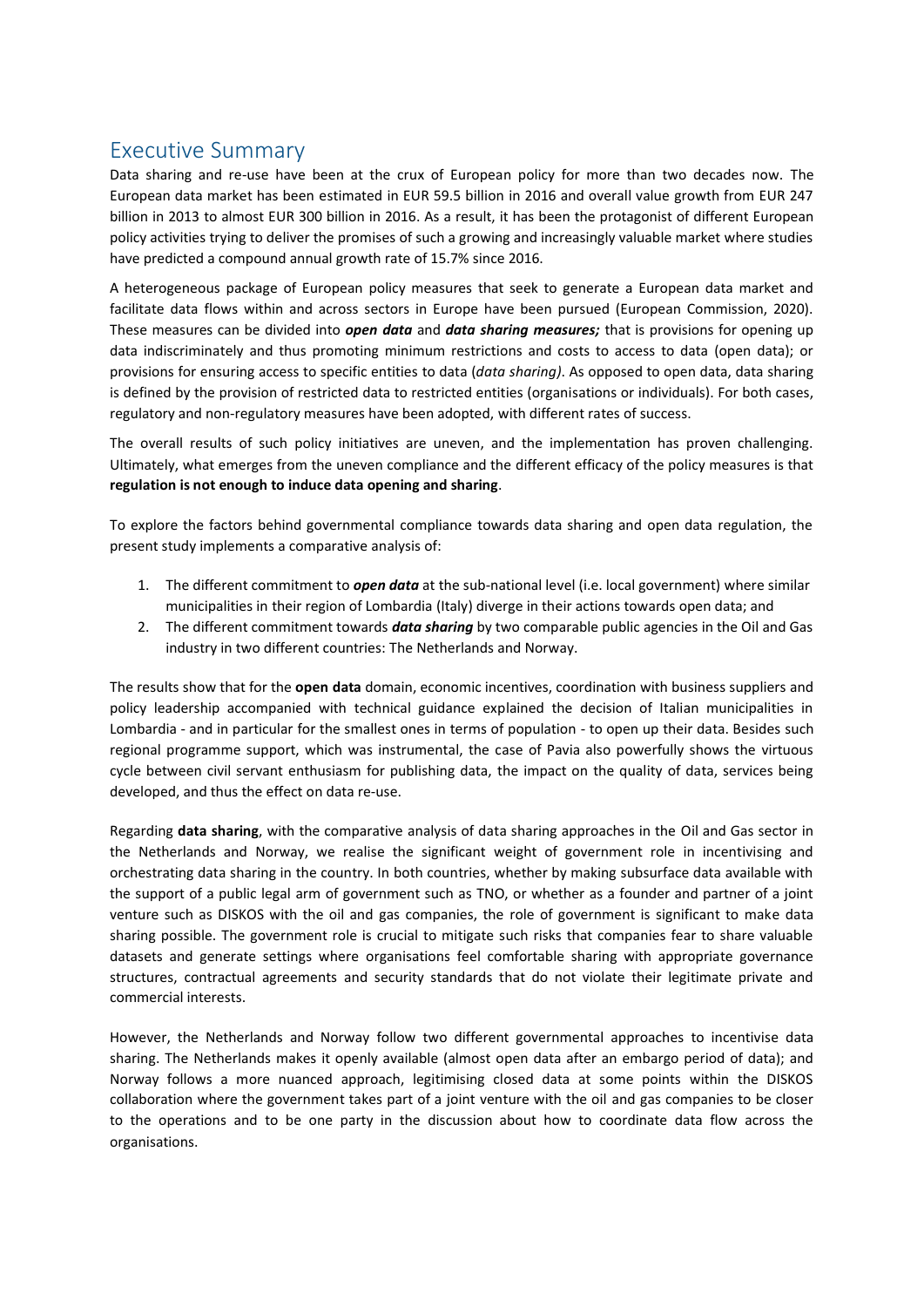.



The analysis of the cases reflects that the willingness of the governments to make the data openly available is to give their territory a competitive advantage towards other areas with oil and gas worldwide. Yet, there is a trade-off between attracting potential investors and newcomers and protecting the competitive interests of the licensees. As a result, whether a more open data approach or a more restricted approach towards data sharing is taken, both need to find an **optimal period of data embargo**. This time dilation in the release of the data has the ability to give enough competitive advantage to the generators of the data. However, the government needs to manage this secrecy requirement with the timely necessity to release the data to attract new companies to explore and drill but also to provide transparency and monitor the national resource management.

Southampton

In sum, the analysis of cases is inspirational to provide some mechanisms that can drive the implementation of regulatory measures at the EU level, fostering open data and data sharing by factoring in some incentive aspects that need to be overcome in the implementation phase of such measures at the different administrative levels. The delicate equilibrium of competing forces is orchestrated across the case analysis by heterogeneous governmental actions that together constitute some of the *conditions* to allow opening up or sharing data. While the mechanisms identified are embedded in their national and local contexts, they allow for some extrapolation at the EU level and are able to inform future implementations of INSPIRE and Open Data Directive.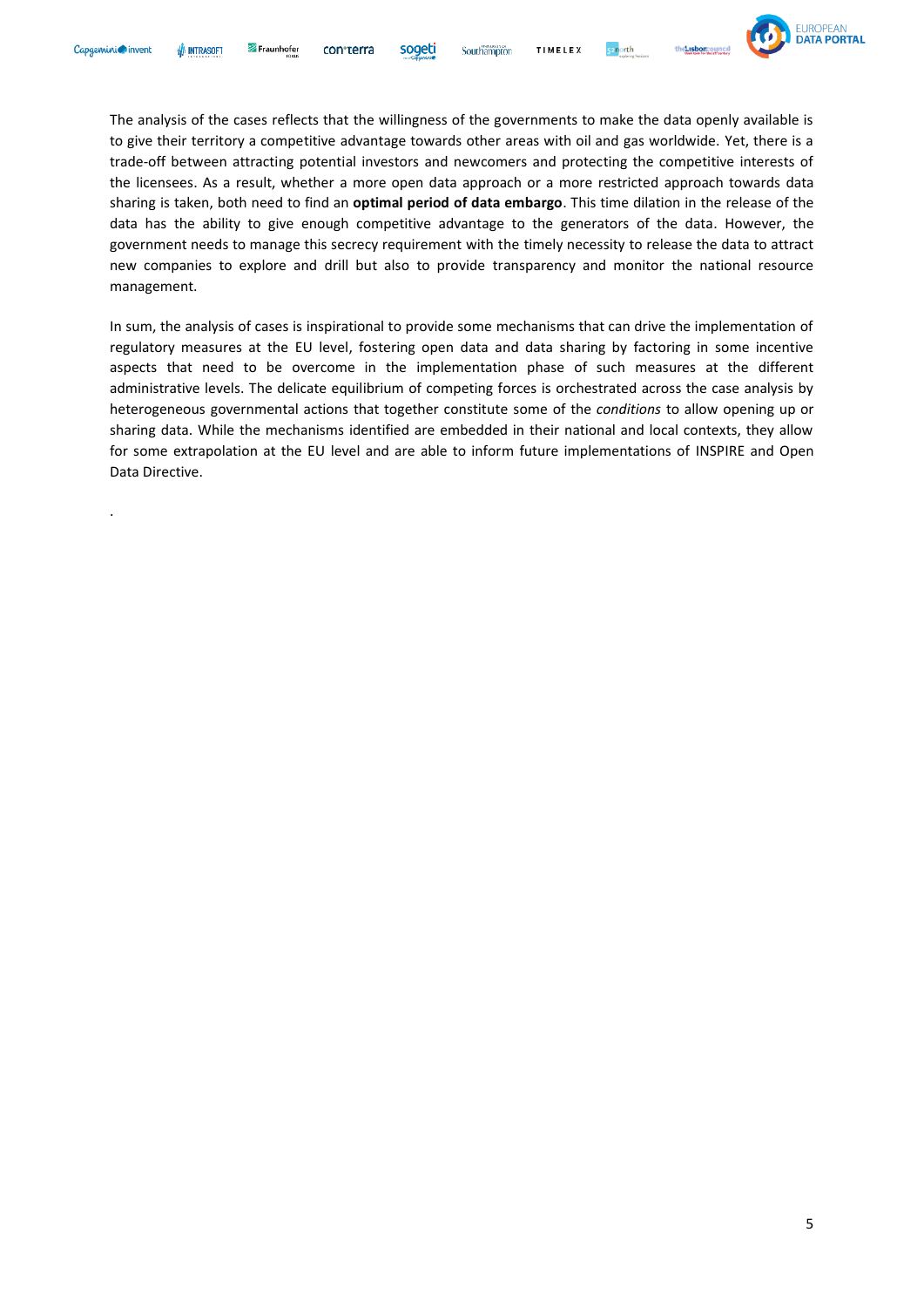# <span id="page-5-0"></span>Introduction

Data sharing and re-use have been at the crux of European policy for more than two decades now. The benefits of data sharing and re-use have been acknowledged for some time now and have been actively pursued in the context of the Digital Single Market and in policies encompassing different sectors such as government, academia and business. The European data market has been estimated in EUR 59.5 billion in 2016 and overall value growth from EUR 247 billion in 2013 to almost EUR 300 billion in 2016. As a result, it has been the protagonist of different European policy activities trying to deliver the promises of such a growing and increasingly valuable market where studies have predicted a compound annual growth rate of 15.7% since 2016.<sup>1</sup> The forecasts for the global volume of data generated are growing from 33 zettabytes<sup>2</sup> in 2018 to an expected 175 zettabytes in 2025, with an estimated growth of 100% every 18 months.

Besides the actual and predicted economic impact, data plays a crucial role in governmental policies as it helps to manage the current resource and address great societal challenges such as public health as we saw in COVID crisis and other epidemic outbreaks, but also climate change, and wellbeing, amongst others. Acknowledging the importance and benefits of data, the European strategy for data<sup>3</sup> stresses the importance that a wide flow of data across organisations needs to be accompanied by high levels of privacy, security, safety and ethical standards.

A heterogeneous package of European policy measures that seek to generate a European data market and facilitate data flows within and across sectors in Europe have been pursued (European Commission, 2020). These measures can be divided into provisions for opening up data indiscriminately i.e. *open data*, that is promoting minimum restrictions and costs to access to data; or for ensuring access to specific entities i.e. *data sharing*. Regulatory and non-regulatory measures have been adopted with different rates of success (see summary table 1).

While most of the government initiatives focus on enabling open access to and sharing of public sector data – almost 65% according to OECD (2019) – only some (around 15% according to the same source) are devoted towards facilitating data sharing within the public sector. Open data is the most prominent approach to foster access to data, especially for governmental owned data. In this direction, in 2019 the **Open Data Directive**<sup>4</sup> appears to provide a common framework for the European market for government-held data to foster publicly funded data re-usable – i.e. public sector information - and replaces **Public Sector Information Directive.** <sup>5</sup> The Open Data Directive was born after some studies pointed out problems relating to lack of public data reusability due to several problems including Market entry barriers, a lack of publicly funded data in a significant number of domains and distortion of competition due to exclusive agreement practices.<sup>6</sup>

When it comes to data sharing, there is an evident trend towards promoting data sharing within the public sector. One of the reasons behind this is that governments are increasingly becoming more data-driven and

 $1$  IDC (2017), SMART 2013/0063 European Data Market, [https://ec.europa.eu/digital-single](https://ec.europa.eu/digital-single-market/en/news/final-results-european-data-market-study-measuring-size-and-trends-eu-data-economy)[market/en/news/final-results-european-data-market-study-measuring-size-and-trends-eu-data-economy](https://ec.europa.eu/digital-single-market/en/news/final-results-european-data-market-study-measuring-size-and-trends-eu-data-economy) <sup>2</sup> A zettabyte is one sextillion (one [long scale](https://en.wikipedia.org/wiki/Long_and_short_scales) trilliard) bytes

<sup>&</sup>lt;sup>3</sup> Communication from the Commission to the European Parliament, the Council, the European Economic, and Social Committee and the Committee of the Regions, A European strategy for data, 2020, [https://ec.europa.eu/info/sites/info/files/communication-european-strategy-data-19feb2020\\_en.pdf](https://ec.europa.eu/info/sites/info/files/communication-european-strategy-data-19feb2020_en.pdf)

<sup>4</sup> Directive (EU) 2019/1024 of the European Parliament and of the Council of 20 June 2019 on open data and the re-use of public sector information, [https://eur-lex.europa.eu/legal](https://eur-lex.europa.eu/legal-content/EN/TXT/?qid=1561563110433&uri=CELEX:32019L1024)[content/EN/TXT/?qid=1561563110433&uri=CELEX:32019L1024](https://eur-lex.europa.eu/legal-content/EN/TXT/?qid=1561563110433&uri=CELEX:32019L1024)

<sup>5</sup> Directive 2003/98/EC of the European Parliament and of the Council of 17 November 2003 on the re-use of public sector information,<https://eur-lex.europa.eu/legal-content/en/ALL/?uri=CELEX%3A32003L0098>

<sup>6</sup> Deloitte, Open Evidence, Wik Consult, Timelex, Spark, The Lisbon Council (2018), Study to support the review of Directive 2003/98/EC on the re-use of public sector information, [https://ec.europa.eu/digital-single](https://ec.europa.eu/digital-single-market/en/news/impact-assessment-support-study-revision-public-sector-information-directive)[market/en/news/impact-assessment-support-study-revision-public-sector-information-directive](https://ec.europa.eu/digital-single-market/en/news/impact-assessment-support-study-revision-public-sector-information-directive)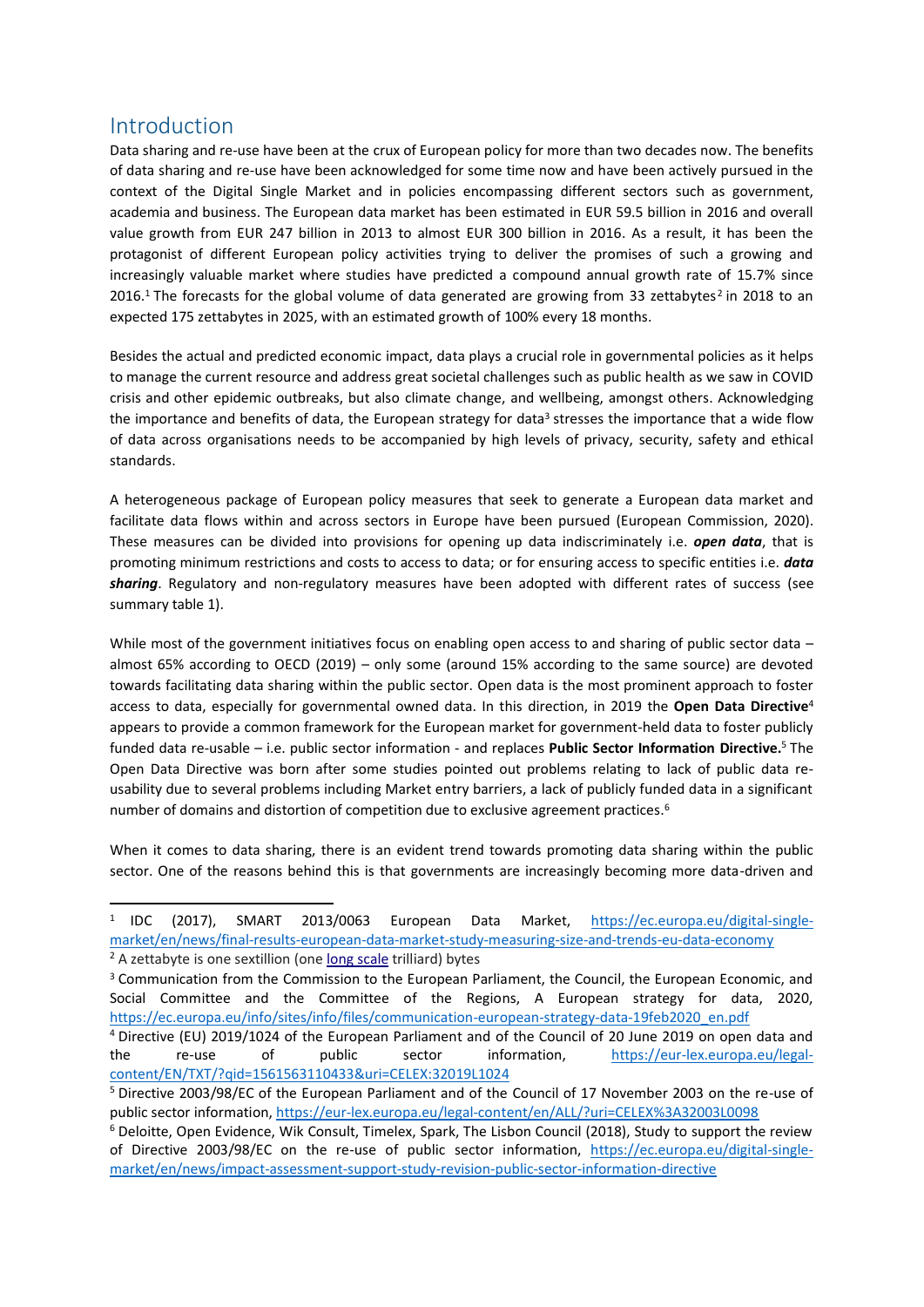

take advantage of technological trends exploiting the data analytical potential. Some examples include the UK's Data Ethics Framework and Centre for Data Ethics and innovation or further away In Australia DS&R legislation regarding data-sharing and release legislation. In the same direction, the **INSPIRE**<sup>7</sup> directive came into force on 15 May 2007 with a roadmap and a set of implementation stages that span until 2021. INSPIRE seeks to generate a European spatial data infrastructure for European environmental policies. This infrastructure seeks to facilitate data sharing related to environmental information among public sector organisations, public access to spatial data across Europe and support the different policy-making activities across boundaries that rely on such data. INSPIRE is operated by the EU Member States and addresses 34 spatial data themes required for environmental applications.

Regarding governmental initiatives to foster data sharing within the business, they are the least present amongst all policy initiatives promoting data sharing. These data initiatives include policies fostering data sharing between business and government (B2G) with an emphasis on 'data of public interest'; and within network industries (e.g. transportation and energies) to guarantee interoperability of smart services. Table 1 below provides an overview of major European policy initiatives.

|                   | <b>Data Sharing</b>                                                                  | Open data                                                                                     |
|-------------------|--------------------------------------------------------------------------------------|-----------------------------------------------------------------------------------------------|
| <b>Government</b> | INSPIRE <sup>8</sup>                                                                 | PSI directive <sup>9</sup>                                                                    |
|                   |                                                                                      | Directive on open data and the re-use of public<br>sector information June 2019 <sup>10</sup> |
| Academia          |                                                                                      | OECD recommendations                                                                          |
|                   |                                                                                      | Communication on scientific data                                                              |
|                   |                                                                                      | PSI revision <sup>11</sup>                                                                    |
|                   |                                                                                      | Funding agencies open data mandate e.g. H2020 <sup>12</sup>                                   |
| <b>Business</b>   | Communication February 2020: "Towards<br>a common European data space" <sup>13</sup> |                                                                                               |
|                   | B2G Data Sharing expert group <sup>14</sup>                                          |                                                                                               |
|                   | Guidance on sharing private sector data in                                           |                                                                                               |
|                   | B <sub>2</sub> B and B <sub>2</sub> G contexts <sup>15</sup>                         |                                                                                               |
|                   | PSD2 directive <sup>16</sup>                                                         |                                                                                               |

#### **TABLE 1: EUROPEAN POLICY MEASURES TO FOSTER DATA SHARING AND OPEN DATA**

<sup>7</sup> About Inspire:<https://inspire.ec.europa.eu/>

<sup>8</sup> About Inspire:<https://inspire.ec.europa.eu/>

<sup>9</sup> PSI directive:<https://eur-lex.europa.eu/legal-content/en/ALL/?uri=CELEX:32003L0098>

<sup>&</sup>lt;sup>10</sup> Directive on open data and the re-use of public sector information June 2019: [https://eur](https://eur-lex.europa.eu/legal-content/EN/TXT/PDF/?uri=CELEX:32019L1024&from=EN)[lex.europa.eu/legal-content/EN/TXT/PDF/?uri=CELEX:32019L1024&from=EN](https://eur-lex.europa.eu/legal-content/EN/TXT/PDF/?uri=CELEX:32019L1024&from=EN)

<sup>11</sup> PSI revision: https://ec.europa.eu/digital-single-market/en/public-sector-information-psi-directive-opendata-directive

<sup>&</sup>lt;sup>12</sup> Guidelines to the Rules on Open Access to Scientific Publications and Open Access to Research Data in

Horizon 2020: [https://ec.europa.eu/research/participants/data/ref/h2020/grants\\_manual/hi/oa\\_pilot/h2020](https://ec.europa.eu/research/participants/data/ref/h2020/grants_manual/hi/oa_pilot/h2020-hi-oa-pilot-guide_en.pdf) [hi-oa-pilot-guide\\_en.pdf](https://ec.europa.eu/research/participants/data/ref/h2020/grants_manual/hi/oa_pilot/h2020-hi-oa-pilot-guide_en.pdf)

<sup>13</sup> Communication February 2020 *Towards a common European data space*: [https://ec.europa.eu/digital](https://ec.europa.eu/digital-single-market/en/news/communication-towards-common-european-data-space)[single-market/en/news/communication-towards-common-european-data-space](https://ec.europa.eu/digital-single-market/en/news/communication-towards-common-european-data-space)

<sup>14</sup> B2G Data Sharing expert group: [https://ec.europa.eu/digital-single-market/en/news/meetings-expert-group](https://ec.europa.eu/digital-single-market/en/news/meetings-expert-group-business-government-data-sharing)[business-government-data-sharing](https://ec.europa.eu/digital-single-market/en/news/meetings-expert-group-business-government-data-sharing)

<sup>&</sup>lt;sup>15</sup> Guidance on sharing private sector data in B2B and B2G contexts. [https://ec.europa.eu/digital-single](https://ec.europa.eu/digital-single-market/en/guidance-private-sector-data-sharing)[market/en/guidance-private-sector-data-sharing](https://ec.europa.eu/digital-single-market/en/guidance-private-sector-data-sharing)

<sup>16</sup> About PSD2 directive: [https://ec.europa.eu/info/law/payment-services-psd-2-directive-eu-2015-2366\\_en](https://ec.europa.eu/info/law/payment-services-psd-2-directive-eu-2015-2366_en)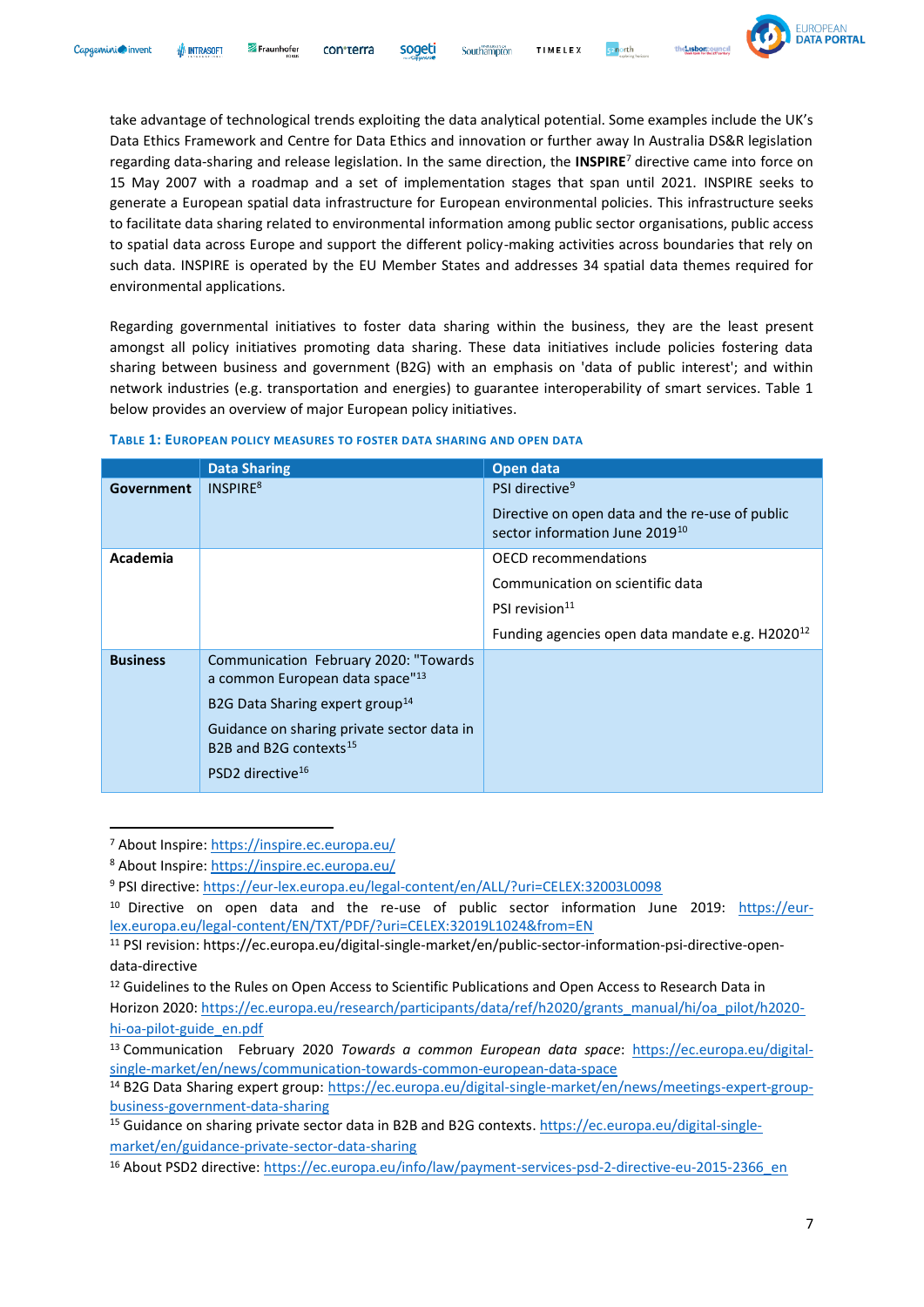

The overall results of such policy initiatives are uneven and the implementation has proven challenging. When it comes to government, the INSPIRE directive fell short of expectations in making government agencies share their data (Cetl et al., 2017). In terms of open data, in the implementation of the PSI Directive several EU Member States and regions have introduced local regulations that encounter unequal uptake (Moretti et al., 2018). In the scientific domain, surveys repeatedly show that scientist do not share data often (if they do they typically do not do it in the recommended FAIR<sup>17</sup> data model) and that funding agencies regulation are not an effective driver (Berghmans et al., 2017). When it comes to the private sector, companies are reluctant to share data (Pujol et al., 2016) and the newly released PSD2 regulation encounters resistance from the point of view of banks in releasing their data (Tink, 2019). Moreover, the more detailed and cumbersome the data standard recommended, the less likely organisations are to share data.

Ultimately, what emerges from the uneven compliance and the different efficacy of the policy measures is that **regulation is not sufficient to induce data opening and sharing**. Why some regulations are fully implemented, and others do not achieve the same result? This context reveals other explanatory factors and mechanisms that come into play to foster data sharing and open data notably, such as incentives and community building. As such, the key question that remains is:

*What are the current levers that can convince 'data holders' – that is the organisations or individuals that collect or generate the data – to share or open up their data? What are the actual and perceived benefits for data holders to share and open up their data? Ultimately, what are the factors that drive compliance with regulation, besides the regulation itself?*

Considering the uneven patterns observed in terms of data openness across governmental bodies, despite a common data regulation, the present study seeks to shed light on the potential drivers present behind governmental bodies to comply with the regulatory mandate and effectively share and open up their data. While the focus of the analysis remains the governmental arena, the findings seek to be insightful for other sectors too. Essentially, analysing public undertakings can be of utility to understand how other conditions (e.g. an alternative to regulation) shapes data openness.

While reports exploring the motivations of opening up data are abundant, most of them focus on pioneers in data sharing and as such incorporate highly motivated data holders. These reports do not say much about how to foster data sharing in those less motivated even to comply with directives and regulations. In other words, we lack an understanding of how to scale up data sharing and open data by shedding light on *what drives adoption and compliance of regulation*.

Compliance has been treated as a *black box*, driven exclusively by enforcement mechanisms employing sanctions (*the stick)*. But in reality, most regulations in this domain do not have effective sanctions, or at least they are not the main driver of compliance. In particular for data sharing, where the quality of data often matters more than the quantity, reluctant compliance is not sufficient. Hence: Which are the key factors that ensure full implementation of the regulation on data sharing and open data, on top of coercive measures? Why do some agencies comply, and some do not? What could be done to address this "implementation gap"?

This report aims at identifying the factors (*the carrots*) that drive or hinder adoption in the presence of overarching regulation, besides pure compliance. Based on our previous studies and conversations with stakeholders, we anticipate some hypothetical factors that the current study will explore:

- Reuse and adoption: Seeing results from data sharing and the opening is certainly an incentive.
- Leadership: The existence of a personal and political commitment by "enlightened" decision-makers.
- Alignment with overarching policy mandate: if the overarching institution and implementing institutions pertain to similar political party or orientation.
- Staff motivation: the existence of advocates for data sharing inside the institution.
- Monetary incentives to organisations.

<sup>&</sup>lt;sup>17</sup> FAIR Guiding Principles for scientific data management and stewardship: <https://www.nature.com/articles/sdata201618>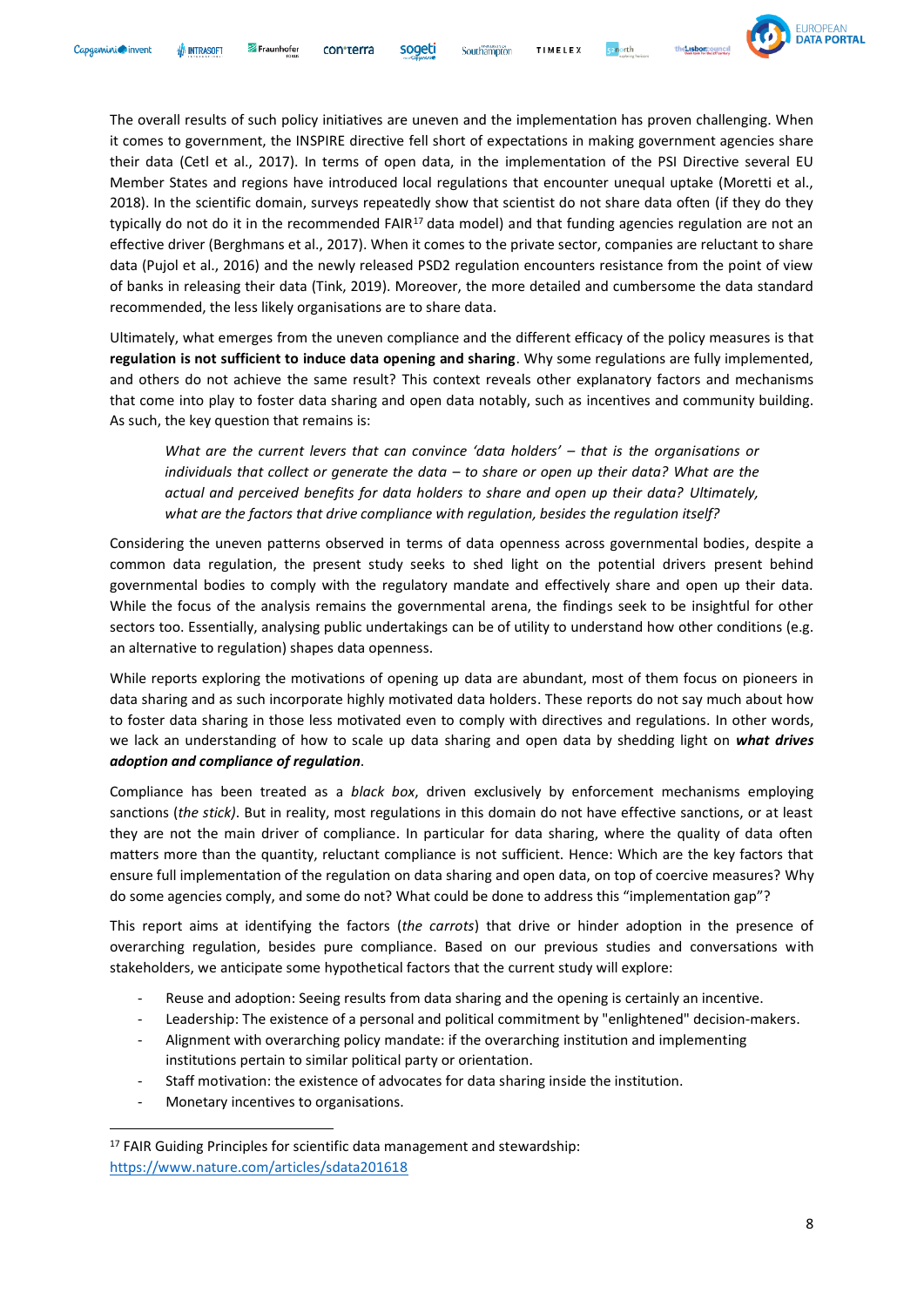

- Monetary incentives to civil servants.
- Alignment with strategic priorities of the body.
- Demand from stakeholders, notable re-users.
- Virtuous competition with other entities in terms of recognition as a leader in "open government".

soaeti

To explore the factors behind governmental compliance towards data sharing and open data regulation, the present study will implement a comparative analysis of:

- 1. The different commitment to *open data* at the subnational level (i.e. local government) where similar municipalities diverge in their actions towards open data.
- 2. The different commitment to *data sharing* by two comparable public agencies. Section four will provide an explanation of the sampling strategy and research approached followed.

The remainder of the study is structured as follows: First, we provide a review of previous studies reveal about the governmental and public incentives towards open data and data sharing. Second, we describe the research approach to the present study. Section 5 describes the case studies selected and provides a cross-analysis of the cases and discuss the results from the comparative exercise. Finally, we conclude and provide some policy recommendations for future action.

## <span id="page-8-0"></span>Review of Incentives to Open Data and Data Sharing

Governments gather data on a daily basis when citizens and private organisations data conduct transactions with government agencies [\(Alexopoulos](https://www-emerald-com.proxy.library.georgetown.edu/insight/content/doi/10.1108/FS-07-2018-0074/full/html#ref004) *et al.*, 2014; [Vieira and Alvaro, 2018\)](https://www-emerald-com.proxy.library.georgetown.edu/insight/content/doi/10.1108/FS-07-2018-0074/full/html#ref0103). Especially considering that governments are progressively transforming into e-governments delivering their services online with the support of Information and Communication Technologies (ICT) and increasing participation of organisations and citizens in online transactions with their governments generate more data every day. Other terms such as open government data or open public data or public sector information are drawing the landscape of public data. Making such data open means making "machine-readable data (which is) discoverable, available, and downloadable through dedicated internet portals without cost to potential data users" [\(Dawes](https://www-emerald-com.proxy.library.georgetown.edu/insight/content/doi/10.1108/FS-07-2018-0074/full/html#ref017) *et al.*, 2016, p. 15).

A review of the literature suggests that the rationale behind the government's decisions to open up some of the different and heterogeneous datasets that they possess responds to the intention to create social value and foster innovation gains towards companies that can re-use the data for new products and services. Between such benefits, opening up governmental data is known to stimulate innovation through collaboration between the data potential users (i.e. businesses, citizens, or software developers) and the data holders, that is the government [\(Verhulst and Young, 2016\)](https://www-emerald-com.proxy.library.georgetown.edu/insight/content/doi/10.1108/FS-07-2018-0074/full/html#ref0101). Besides an 'economic rationale,' there is also an intention to comply with transparency mandates, where governments use data to comply with accountability that they need to provide to society and industry about their resources management and the impact of their interventions and activities.

Finally beyond the self-motivations of public authorities to give access to public data to the society at large, governments themselves also play a major role in encouraging and facilitating data access and sharing through different policy actions and governance frameworks at different policy levels. As such, the present study plays special attention on how national and local policy levels incorporate European mandates and manage the complex system of incentives preventing organisations to share their data and make it available in a way that can be easily re-used by others.

## <span id="page-8-1"></span>Research approach

The research strategy was to identify cases for data-sharing and open data implementation that vary in behaviour in response to the same regulatory measure at the European level, whether PSI for open data or INSPIRE for data sharing but similar in a set of parameters. The goal was to isolate the key factors at play in determining the decision to implement the open data or data sharing regulation.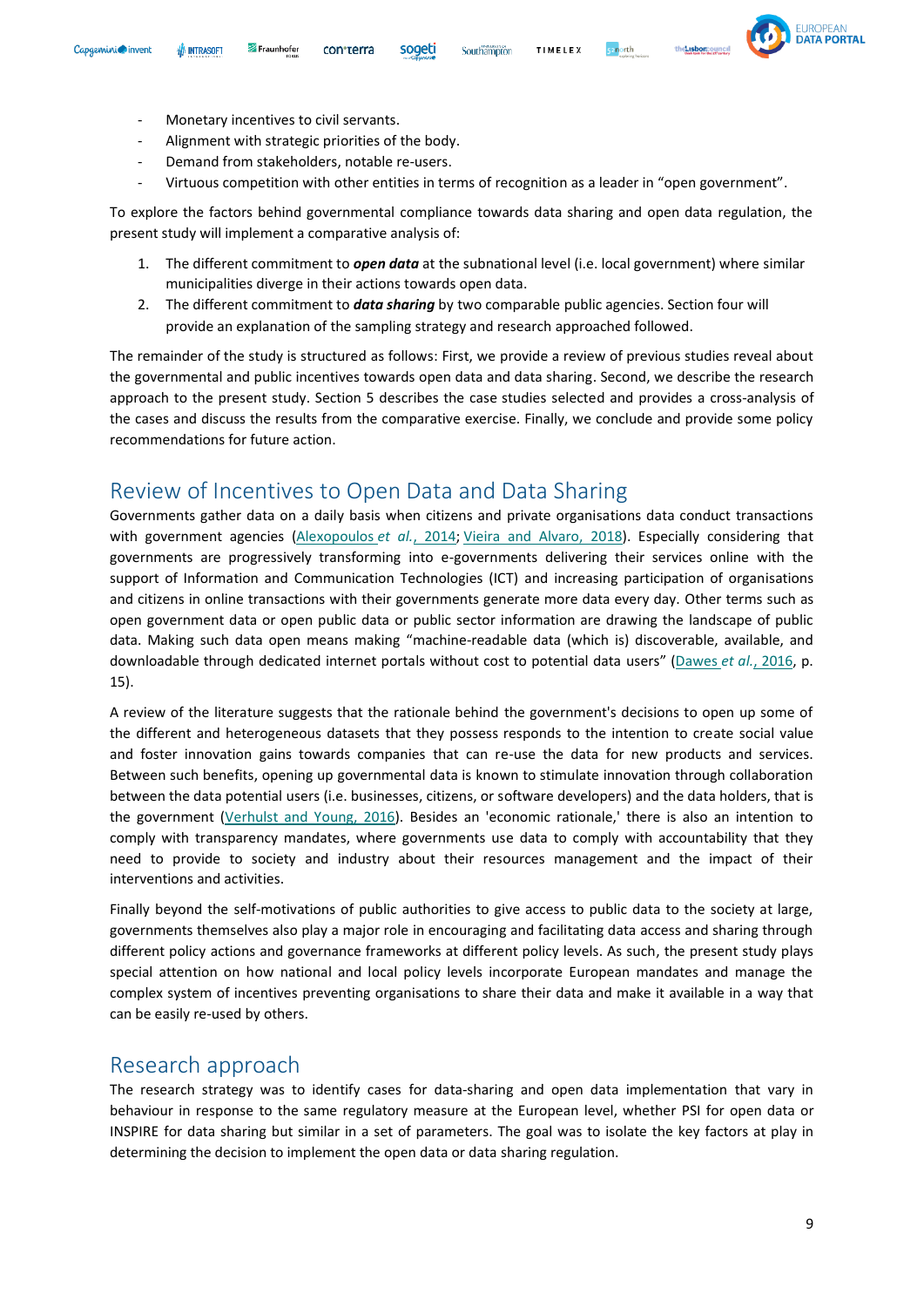#### Capaemini invent **INTRASOFT**



#### <span id="page-9-0"></span>Sampling strategy

Regarding *open data*, the **Region of Lombardia (Italy)** was selected as a contextual setting to analyse the different behaviours of the municipalities towards opening-up their public data or not, meaning whether municipalities decide to make accessible their public data for re-use. Based on desk research and after an exploratory phase where the researchers carried some exploratory interviews and conversations with policymakers in charge of the open data agenda across Europe, this region was selected for being *revelatory* as it offered *high variance* of local implementations and non-implementations of open data (i.e. adopters and non-adopters) despite regional policies transposing national priorities towards open data. Additionally, the region provided a unique and private dataset that allowed the research team to **assess open data policies of their 1,507 municipalities**.

The analysis sought to find patterns across municipalities with *similar* socio-economic characteristics (i.e. region, population, demographics, etc.), while their attitude towards opening up their data *differs*. More concretely, we sought to understand the enabling conditions and incentives to open up public data, while remaining constant a) the transposition of EU regulation towards open data (same country), b) size of the municipality, c) region, and d) demographic characteristics. The goal was to understand better the enabling conditions and the incentives to data sharing in order to complement hard regulation.

Regarding **data-sharing**, we selected **two public agencies approaches towards data-sharing in the Oil and Gas sector**: **Netherlands and Norway**. Following a purposeful sampling strategy, we sought that the following parameters remain constant: a) sector, and b) the type of data holder (public agencies). One varying-parameter was introduced: c) the country to assess *different national implementations and approaches* towards data sharing. The disparity of approaches allows investigating the different mechanisms that were put in place to incentivise data sharing in the oil and gas sector and how data flows were governed.

### <span id="page-9-1"></span>Data sources and analysis

The data sources employed for the analysis of cases were:

**Desk research:** A review of the literature on open data and data sharing across different sectors has been carried out. In addition, for the case study, background desk research has been implemented on both policy instruments, namely to analyse existing evaluations.

**Field research:** The field research focused on a set of exploratory semi-structured interviews focusing on the main factors behind the decision to comply or not with the regulation: the two proposed regulations are the INSPIRE directive and the Lombardy region open data strategy.

|                | <b>Open Data</b>                                                                                                                            | <b>Data-Sharing</b>                                                                                                 |
|----------------|---------------------------------------------------------------------------------------------------------------------------------------------|---------------------------------------------------------------------------------------------------------------------|
| Primary data   | Interview Region Lombardia (O1)<br>Interview Municipality Pavia (O2)                                                                        | Interview Netherlands agency (D1)<br>Interview Expert Norway (D2)                                                   |
| Secondary data | background<br>Extensive<br>literature<br>on<br>Open Data policies in Italy.<br>Database with participation details to<br>the regional plan. | Extensive background literature on Norway<br>and Netherlands subsurface data management<br>policies and approaches. |

#### **TABLE 2: DATA SOURCES**

Synthesis memos were generated after the interview and were compared with the existing literature on incentives towards opening up and sharing data. Discussions amongst the study team were held in an iterative manner to build a common understanding of the drivers in the different cases to share and mechanisms to put in place to make data-sharing or opening-up data possible. The study performed respondent validation by sharing with the interviewees the preliminary findings of the study in other to gather further feedback and refine the results.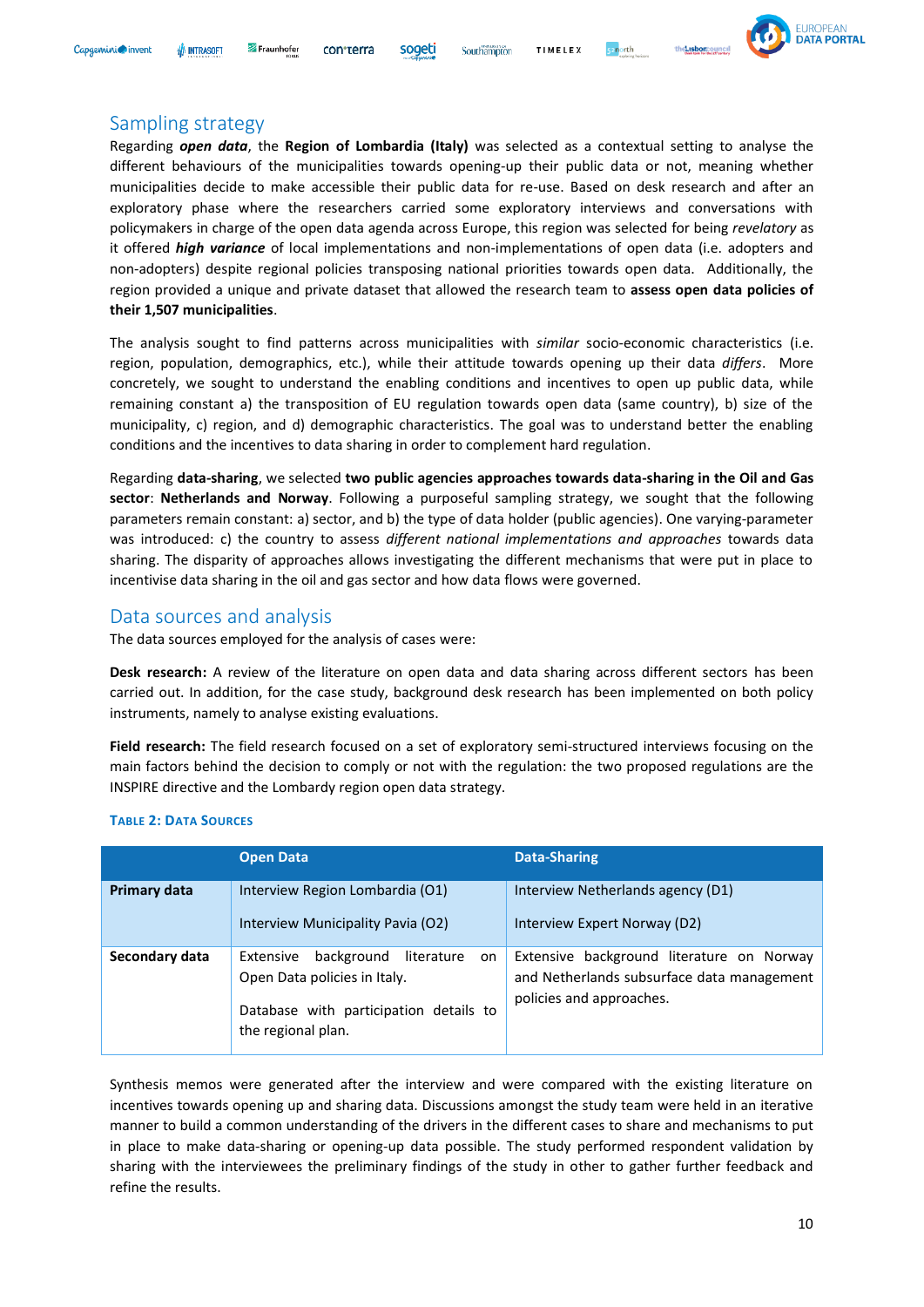# <span id="page-10-0"></span>Case studies description

Fraunhofer

**III** INTRASOFT

Capaemini invent

# <span id="page-10-1"></span>Open data: local adoption of open data in Lombardia in Italy

con<sub>terra</sub>

In 2011, Italy launched dati.gov.it and become a member of the Open Government Partnership,<sup>18</sup> to work with civil society and other public administrations in the generation of two-year action plans with concrete commitments in different application domains (e.g. more than 4000 commitments globally at present). Since 2011, relevant actions have been put in place in the open data arena by Italy, including the release of the guidelines for the semantic interoperability through linked open data in 2012; the modification of the article 52 in the Codice di Amministrazione Digitale (Code for the Digital Administration) introducing the principle of 'Open by default'; or the elaboration of the Italian National Open Data Agenda in 2013 led by the Agency for Digital Italy (AgID) and the introduction of the guidelines for the public sector information which were finally published in 2014. Also, later in June 2014, a new version of the portal dati.gov.it was released. Different Italian open data initiatives have been launched including e.g. OpenParlamento,<sup>19</sup> OpenCoesione,<sup>20</sup> OpenBilanci,<sup>21</sup> OpenExpo<sup>22</sup> and Confiscati bene,<sup>23</sup> amongst others.

#### <span id="page-10-2"></span>Background: PSI and the Open data directive

The European Public Sector Information (PSI) started thirty years ago when EC produced the Guidelines for improving the synergy between public and private sectors in the information market $24$  in 1989. It described the "potential resulting from the combination of information from a variety of government sources in view of producing and distributing information products oriented to the needs of the market". Thirty years later, the same policy message still keeps being relevant and guides new policy activities to grasp the economic potential of public sector data for growth and competitiveness.<sup>25</sup> After different studies on the data economy, the role of PSI has been increasingly highlighted.

The first version of PSI was adopted in  $2003^{26}$  and sought to facilitate the re-use of PSI in Europe by harmonising the conditions under which PSI is made available to foster the emergence of new products and services based on public data. Several studies have tried to capture the economic impact of PSI (e.g. MICUS<sup>27</sup>, Vickery<sup>28</sup> or POPSIS<sup>29</sup>). In 2013, the EC launched a revised version of the PSI Directive<sup>30</sup> that extends the scope

<sup>23</sup> <https://www.confiscatibene.it/>

 $24$  Guidelines for improving the synergy between public and private sectors in the information market. [https://ec.europa.eu/digital-single-market/en/news/guidelines-improving-synergy-between-public-and](https://ec.europa.eu/digital-single-market/en/news/guidelines-improving-synergy-between-public-and-private-sectors-information-market)[private-sectors-information-market](https://ec.europa.eu/digital-single-market/en/news/guidelines-improving-synergy-between-public-and-private-sectors-information-market)

<sup>25</sup> Commission Staff Working Document Evaluation, Accompanying the document, Proposal for a Directive of the European Parliament and of the Council on the re-use of public sector information, {COM(2018) 234 final} - {SWD(2018) 129 final}<https://eur-lex.europa.eu/legal-content/EN/PIN/?uri=SWD:2018:129:FIN>

<sup>26</sup> Directive 2003/98/EC of the European Parliament and of the Council of 17 November 2003 on the re-use of public sector information,<https://eur-lex.europa.eu/legal-content/en/ALL/?uri=CELEX:32003L0098>

<sup>27</sup> Assessment of the Re-use of Public Sector Information in the Geographical Information, Meteorological Information and Legal Information sectors, MICUS, December 2008.

 $28$  Graham Vickery, Review of recent studies on PSI reuse and related market developments, 2011, [https://ec.europa.eu/digital-single-market/en/news/review-recent-studies-psi-reuse-and-related-market](https://ec.europa.eu/digital-single-market/en/news/review-recent-studies-psi-reuse-and-related-market-developments)[developments](https://ec.europa.eu/digital-single-market/en/news/review-recent-studies-psi-reuse-and-related-market-developments)

<sup>29</sup> Pricing of Public Sector Information Study (POPSIS) - Models of supply and charging for public sector information (ABC) - final report, 2011, [https://ec.europa.eu/digital-single-market/en/news/pricing-public](https://ec.europa.eu/digital-single-market/en/news/pricing-public-sector-information-study-popsis-models-supply-and-charging-public-sector)[sector-information-study-popsis-models-supply-and-charging-public-sector](https://ec.europa.eu/digital-single-market/en/news/pricing-public-sector-information-study-popsis-models-supply-and-charging-public-sector)

<sup>30</sup> Directive 2013/37/EU of the European Parliament and of the Council and amending Directive 2003/98/EC on the re-use of public sector information, [https://eur-lex.europa.eu/legal](https://eur-lex.europa.eu/legal-content/FR/ALL/?uri=CELEX:32013L0037)[content/FR/ALL/?uri=CELEX:32013L0037](https://eur-lex.europa.eu/legal-content/FR/ALL/?uri=CELEX:32013L0037)



Southampton



<sup>18</sup> <https://www.opengovpartnership.org/>

<sup>19</sup> <https://parlamento17.openpolis.it/>

<sup>20</sup> <https://opencoesione.gov.it/it/>

<sup>21</sup> <https://openbilanci.it/>

<sup>22</sup> <http://dati.openexpo2015.it/it>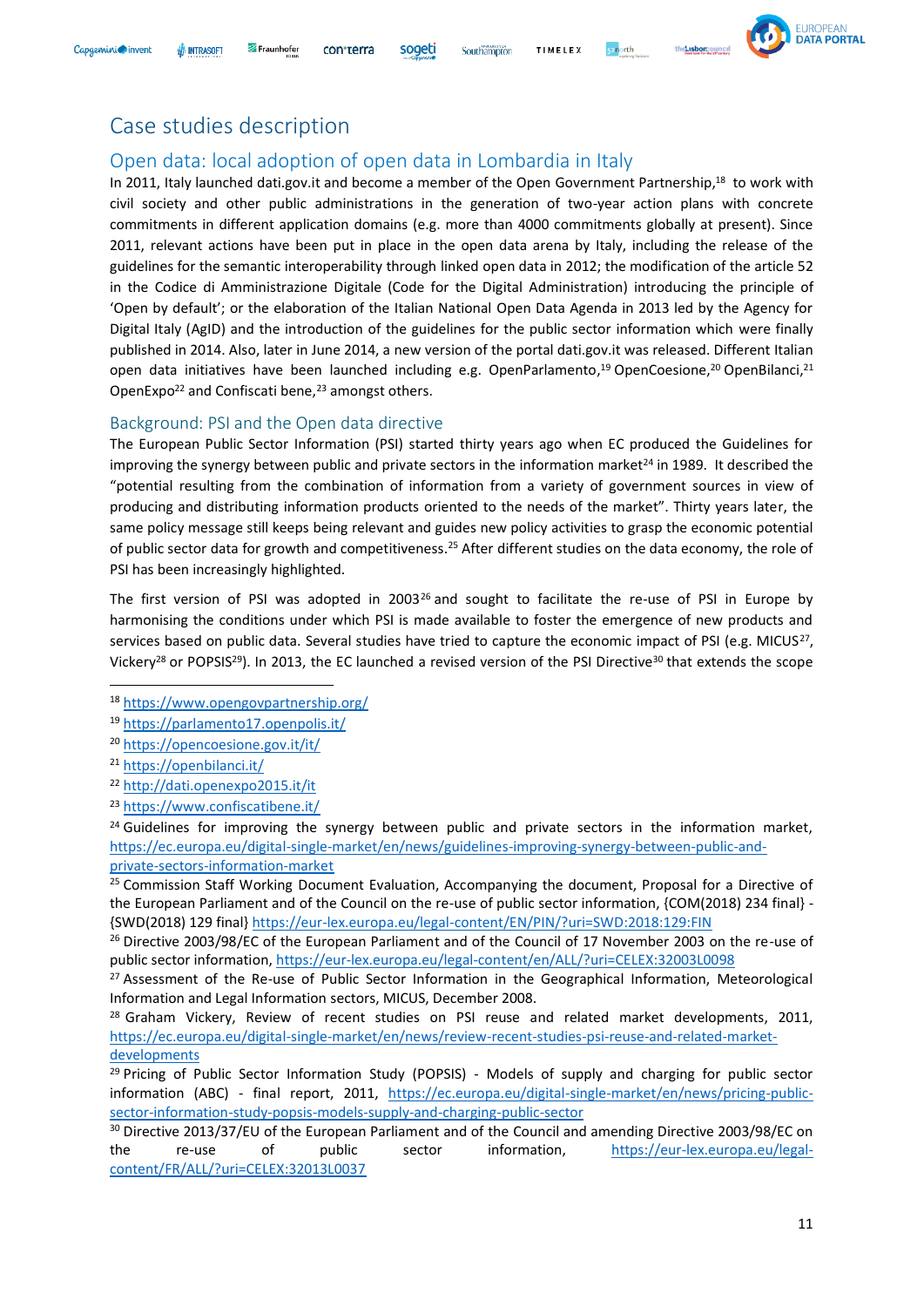

of PSI for the cultural sector and introduces a set of practical measures to facilitate data discoverability and reuse, amongst others.

soaeti

Due to the different technological developments that constantly affect such regulations on public data, EC undertook a new set of revisions, which led in April 2018 to the adoption of the Directive 2003/98/EC $^{31}$ , recently adopted by the Parliament and the Council.<sup>32</sup> The main goal of the new revision was to lower barriers of data re-use and guide a transparent process for the setup of public-private agreements. Also, in this new revision, Article 14 empowers EC to implement activities on a list of identified **High-Value Datasets** (HVDs) that belong to 6 thematic data categories so that there are technical specifications at European level about their metadata, data formats, common arrangements for data dissemination and agreement on how to make them compatible with open standard licences, including terms for data re-use. The logic behind giving more centralisation and paramount role of the EC for releasing such high-value datasets across Europe is to try to make PSI a pivotal piece in unfreezing the value of data for innovation and economic growth.

#### <span id="page-11-0"></span>The Lombardy regional programme

The Lombardy region is the wealthiest region in Italy. From its early stage, the regional government has been active in open data. In March 2012, it launched its own open data portal. In 2014, the regional government created the first set of recommended datasets for local authorities in the region. By 2017, 18 local authorities provided data. However, it was clear that the effort was not sufficient.

To combat this, in 2017 the regional government launched a funding programme to cover the costs for municipalities (Delibera 7256). Municipalities had to commit to publishing 10 or 25 datasets chosen in the shortlist of 50 datasets established by the regional government. The co-financing covered part of the costs and was typically below € 2000 per municipality to be used to cover real external costs for data preparation. Real costs included internal resources that vary across municipalities and datasets to prepare the data to be published following data standards, but also vendors' activity to make such data publicly available in a form and medium that could be potentially re-used. Clearly, it was not a major funding instrument – but potentially interesting because of the fragmented nature of the market. The IT providers of local authorities could find it interesting because of the possibility to do a joint intervention for tens of their clients, thereby reaching an interesting volume of contracts.

Perhaps the most interesting aspect of the regional plan was the requirement not only to publish the dataset but to also establish automated ways for updating the data so that no additional human intervention was needed for data to be updated regularly in the regional portal. Secondly, the funding instrument was accompanied by the creation of common publication standards aligned with national and European guidelines. This was a co-creation process aiming at improving data quality and improve its reusability. The results are remarkable. If 18 municipalities were involved until 2017, 136 committed in 2018-2019 to the new programme and 95 municipalities already reached the target of datasets published at the time of writing. There are now 1275 datasets from municipalities on the website that are updated regularly and follow the appropriate standards to guarantee datasets quality for potential re-use.

<sup>31</sup> <https://ec.europa.eu/digital-single-market/en/public-sector-information-psi-directive-open-data-directive>

<sup>32</sup> <https://ec.europa.eu/digital-single-market/en/european-legislation-reuse-public-sector-information>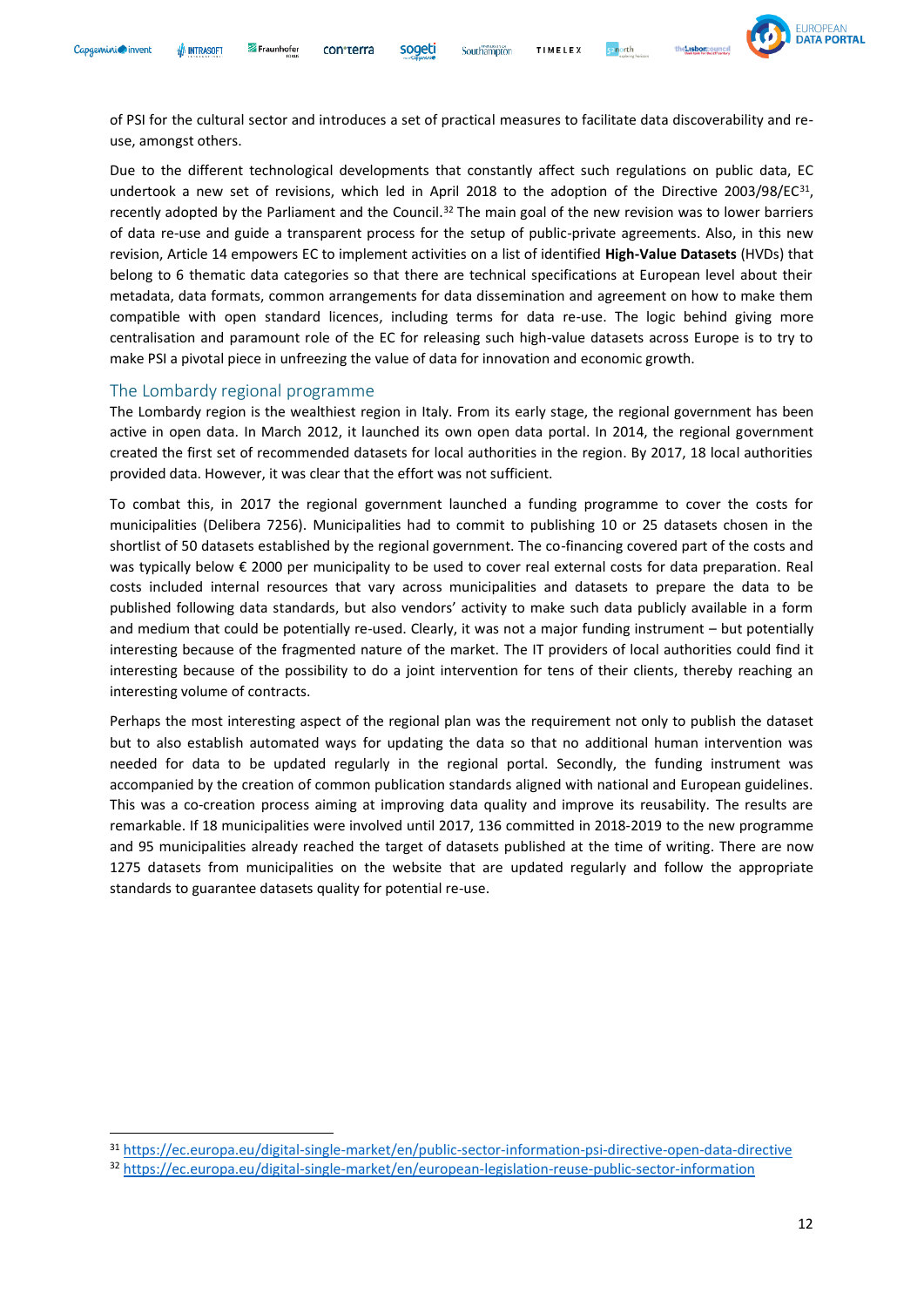

When looking at the distribution, it is interesting to see that very small municipalities (below 5000 inches.) are well represented. While they make up 68,7 % of total municipalities, they are 63,4 of those who participated in the plan and 60,2 % of those who publish datasets. The plan was genuinely able to help those with fewer resources.

#### **TABLE 3: DISTRIBUTION MUNICIPALITY BY SIZE**

|                   | <b>Regional plan</b> | <b>Publish open</b> | <b>Total Lombardy</b> |
|-------------------|----------------------|---------------------|-----------------------|
| Large             | 6,50%                | 6,78%               | 0,92%                 |
| <b>Medium</b>     | 12,20%               | 15,25%              | 6,55%                 |
| <b>Small</b>      | 17,89%               | 17,80%              | 23,77%                |
| <b>Very small</b> | 63,41%               | 60,17%              | 68,70%                |

When looking at what data they publish, there is a wide coverage of topics. The most popular dataset is transparency followed by transport. However, as the table below shows, transport is favoured by larger municipalities while transparency is preferred by the smallest ones.

#### **TABLE 4: DISTRIBUTION OF DATASETS TOPICS BY SIZE**

| <b>Topic</b>       | <b>Very small</b><br>municipalities | <b>Small</b> | <b>Medium</b> | Large<br>municipalities | <b>Average</b> |
|--------------------|-------------------------------------|--------------|---------------|-------------------------|----------------|
| <b>AMBIENTE</b>    | 9%                                  | 11%          | 8%            | 9%                      | 8,24%          |
| <b>COMMERCIO</b>   | 6%                                  | 4%           | 2%            | 5%                      | 8,78%          |
| <b>CULTURA</b>     | 4%                                  | 2%           | 1%            | 2%                      | 7,69%          |
| <b>ENERGIA</b>     | 3%                                  | 4%           | 1%            | 0%                      | 2,35%          |
| <b>MOBILITA' E</b> | 11%                                 | 17%          | 13%           | 25%                     | 14.82%         |
| <b>TRASPORTI</b>   |                                     |              |               |                         |                |
| <b>SICUREZZA</b>   | 1%                                  | 4%           | 4%            | 7%                      | 10,90%         |
| <b>STATISTICA</b>  | 16%                                 | 11%          | 15%           | 9%                      | 12,78%         |
| <b>TERRITORIO</b>  | 19%                                 | 21%          | 24%           | 27%                     | 10,67%         |
| <b>TRASPARENZA</b> | 28%                                 | 23%          | 30%           | 16%                     | 17,88%         |
| <b>TURISMO</b>     | 3%                                  | 4%           | 1%            | 0%                      | 5,88%          |
| <b>Grand Total</b> | 100,00%                             | 100,00%      | 100,00%       | 100,00%                 | 100            |

As mentioned before, one of the success factors of the programme has been the capacity to involve technological suppliers. The table below shows the wide range of IT providers involved in the programme and the relative concentration for small municipalities: three providers cover 45 very small municipalities. The regional government did an extensive work of coordination and orchestration to make sure these companies were aware of the opportunity and willing to take part in it.

| <b>IT provider</b>                | <b>Very small</b><br>municipalities | <b>Small</b> | <b>Medium</b> | Large<br>municipalities | Grand<br><b>Total</b> |
|-----------------------------------|-------------------------------------|--------------|---------------|-------------------------|-----------------------|
| <b>Maggioli Spa</b>               | 13                                  |              | 4             |                         | 21                    |
| <b>Halley</b>                     | 16                                  | ∍            |               |                         | 20                    |
| <b>Consorzio.It Srl - EasyGov</b> | 16                                  |              |               |                         | 17                    |
| <b>Supporto CIT Provincia BS</b>  | 4                                   |              |               |                         | 10                    |
| <b>TeamQuality</b>                | 3                                   |              |               |                         |                       |

#### **TABLE 5 DISTRIBUTION OF SUPPLIERS**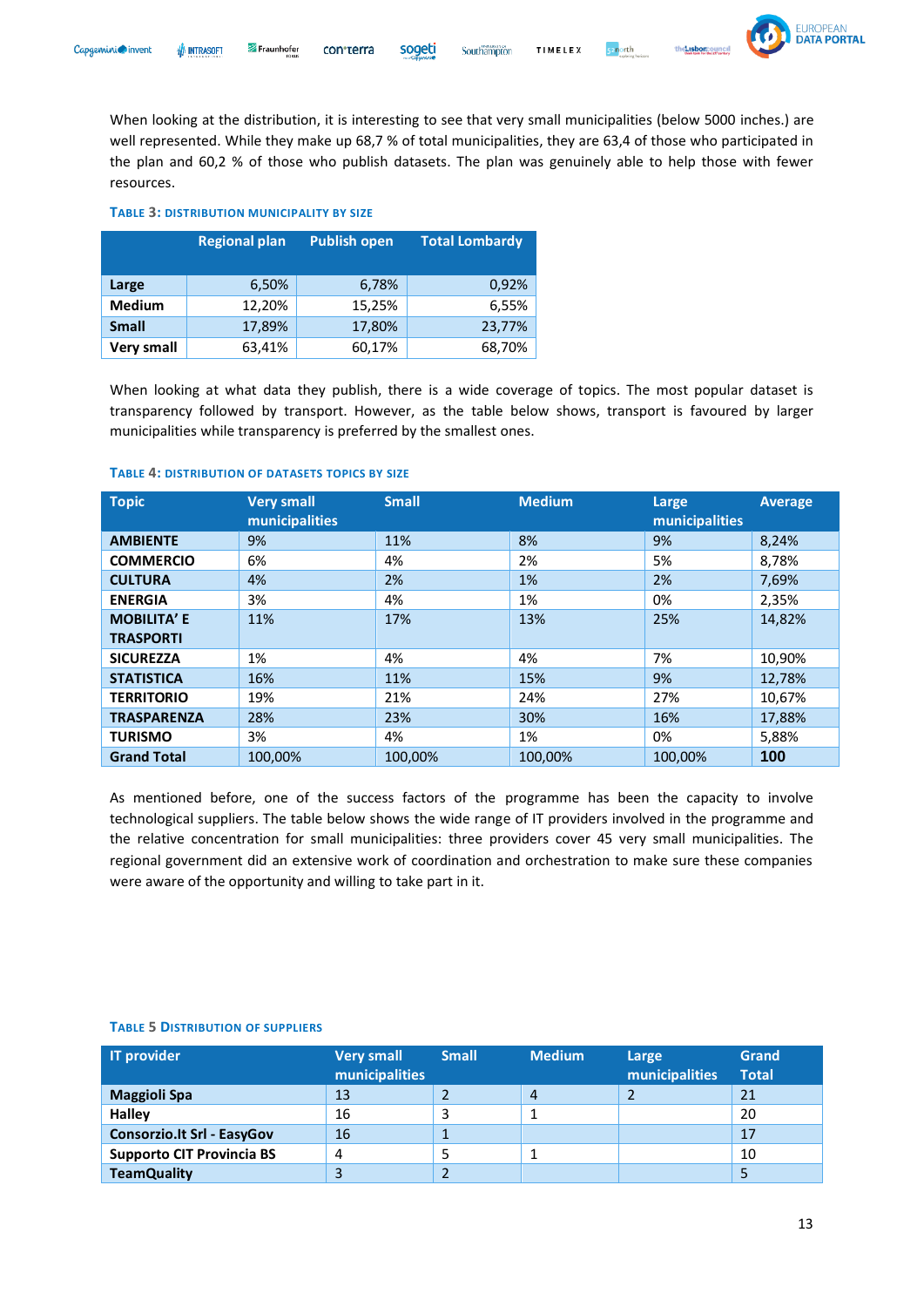| Capgemini invent | <b>WEINTRASOFT</b> | Fraunhofer<br><b>FOKUS</b> | con <sub>terra</sub> | sogeti | <b>AUNIVERSITIES</b><br>Southampton | TIMELEX | 52 <b>n</b> or |
|------------------|--------------------|----------------------------|----------------------|--------|-------------------------------------|---------|----------------|
|                  |                    |                            |                      |        |                                     |         |                |



| <b>NSH</b>                             |    |  | 4 |
|----------------------------------------|----|--|---|
| <b>EasyGov Solutions S.r.l.</b>        | 4  |  | 4 |
| <b>CSC Società Cooperativa Sociale</b> | -3 |  |   |
| <b>APKAPPA (Gruppo Maggioli)</b>       |    |  |   |
| A.C.R. Progetti                        |    |  |   |
| ADS spa                                |    |  |   |
| <b>Ambito SRL</b>                      |    |  |   |
| Dedagroup                              |    |  |   |

#### <span id="page-13-0"></span>The case of the municipality of Pavia

Pavia is a large municipality (73.000 in.) in Lombardy. It has been a leader in providing open data, namely in the geospatial domain. It has also taken part in the regional programme, mostly with the purpose of implementing the provision for the automatic update of the data. The municipality has its own open data portal,<sup>33</sup> while at the same time publishing the data on the regional portal.

So while the regional programme was relevant and useful, the municipality was already very active in publishing data beforehand. The area perhaps with the greatest visible impact refers to territorial data, where data have been available for several years in the "Sistema Informativo Territoriale".<sup>34</sup>

#### **FIGURE 1: SCREENSHOT OF PAVIA GIS WEBSITE**



When inquiring about the reasons for this enthusiastic embrace of open data, the first and foremost reason mentioned is the individual passion of the civil servant. Due to open-source solutions, a motivated individual can make a real difference, even in a small municipality. More specifically, Pavia started off as a sort of laboratory for OpenStreetMap by making geospatial data available back in 2010.

However, to deliver a GIS system such as the one above, individual motivations are not enough. There is the need to gain policy endorsement and, most importantly, to maintain it even when governments change. Pavia, in particular, has switched the governing party in every one of the last 5 elections (from the year 2000). How did these enthusiastic civil servants manage to continue the commitment of their political leaders?

The answer is straightforward: showing results. By participating actively in the open data community, the municipality was able to publish the data and obtain tangible benefits from it. Furthermore, this does not come only from the technical in-house capacity, but by the open-source contributions of the community and because the data were effectively re-used.

In particular, the existence of a mature open geospatial community around OpenStreetMap made accessible a wealth of additional services for free by simply providing data in a compatible format. The local CEO recalls the

<sup>33</sup> <http://dati.comune.pv.it/site/home.html>

<sup>34</sup> <https://webgispv.comune.pv.it/>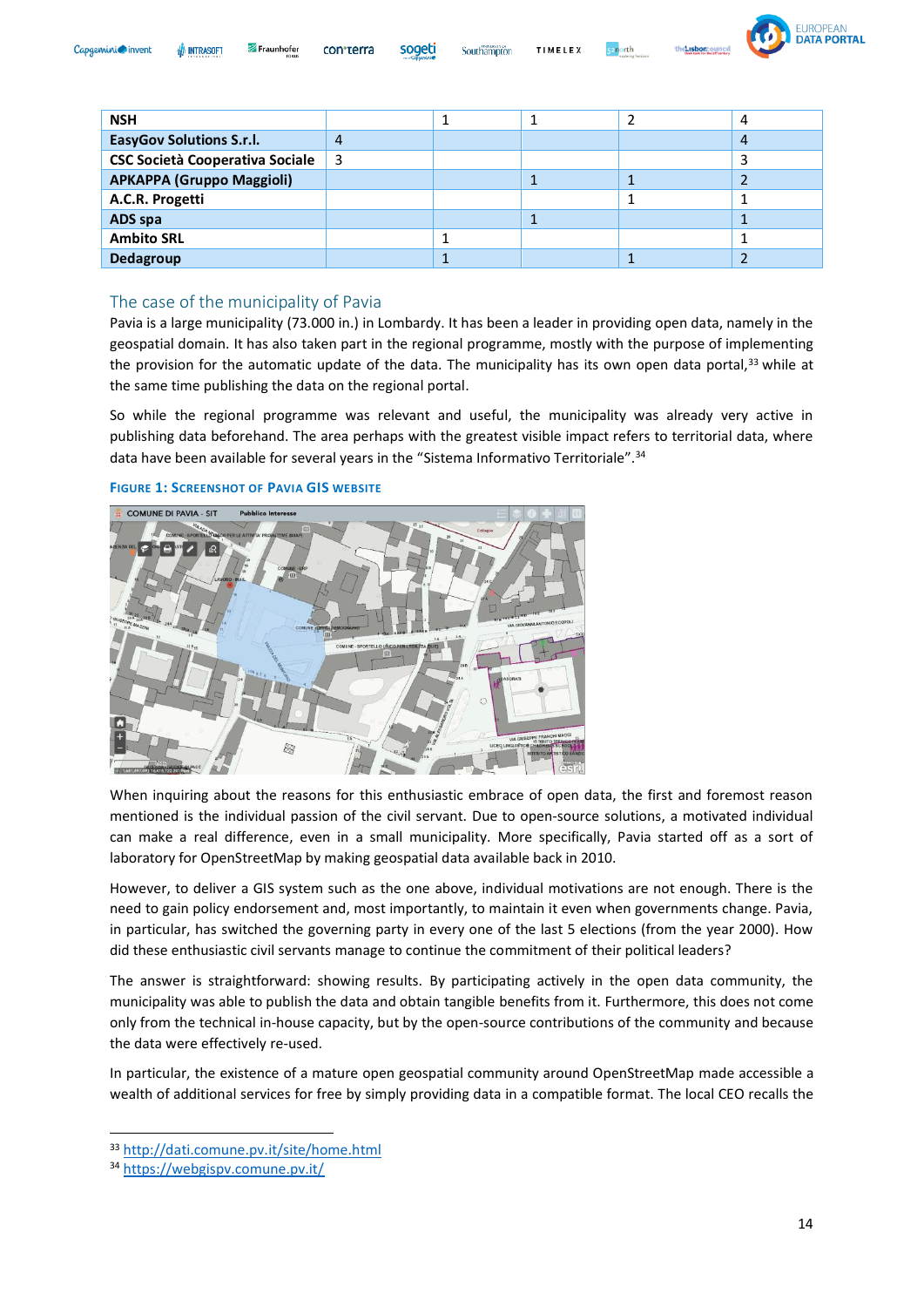Southampton TIMELEX **conorth** 



surprise of finding not only their data on OpenStreetMap, but also the possibility to access free added value resources such as for printing brochures. This is a powerful small example: the production of a brochure with the main attraction of the city used to be a significant effort and cost. Due to the open ecosystem, this could be produced quickly, cheaply and with high quality. In another case, data on bike-sharing availability in Pavia had been incorporated in an EU-wide service for finding bike-sharing widely used by tourists. These small examples are instrumental in ensuring the endorsement of decision-makers.

Overall, open data went through a positive virtuous cycle kickstarted by the civil servants, which led to the publication of open data and an increase in open data re-use by the community that developed additional services useful to citizens, tourists and the public administration itself. This ultimately led to the continuous endorsement of political leaders. Of course, the same virtuous circle can become vicious when datasets are not published, if they are of poor quality, or they are not re-used. This is indeed one of the main barriers to open data: the concern that opening data would reveal the poor quality of the underlying data.



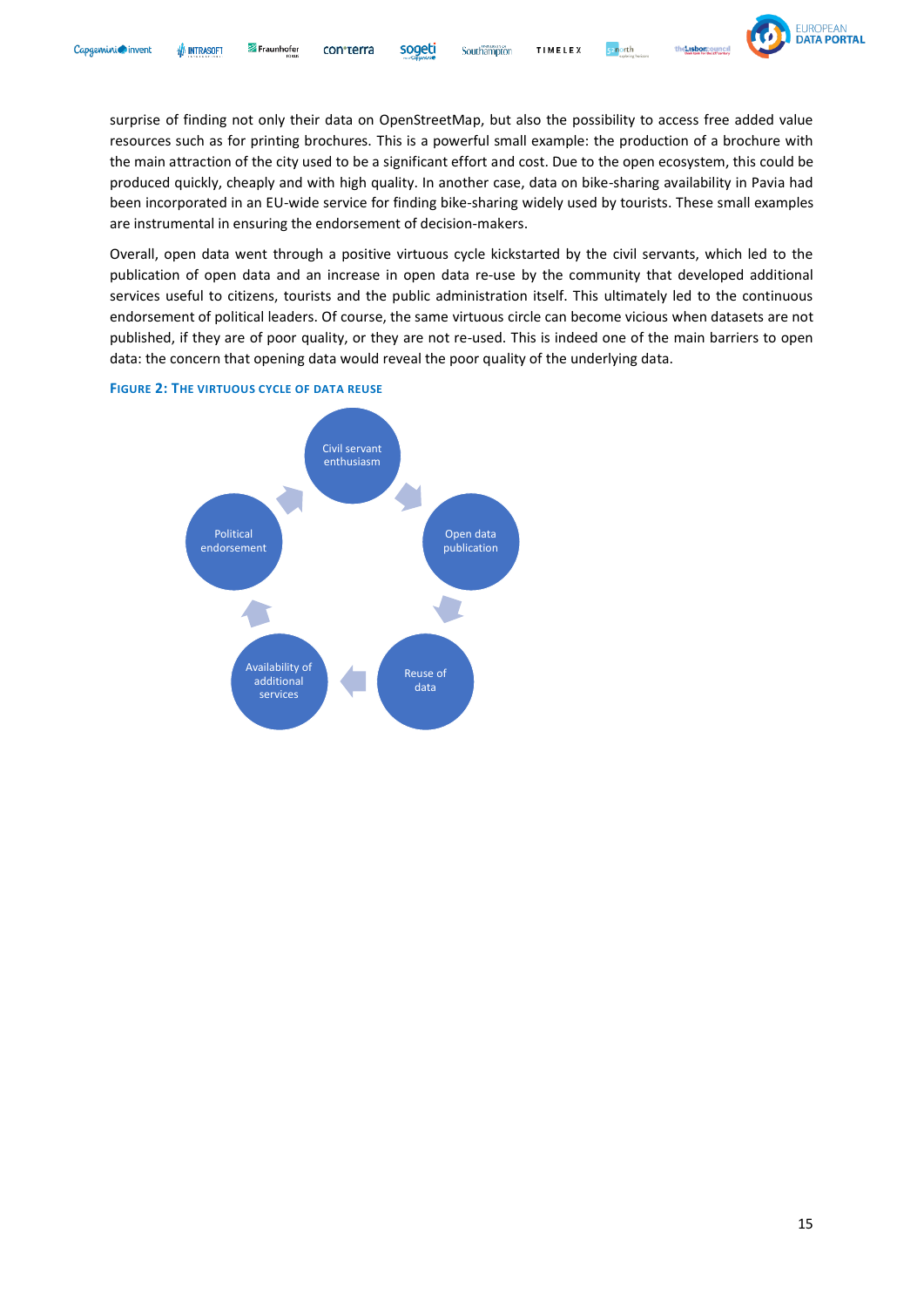

This cycle also reflects a set of incentives for different stakeholders, as listed in the table below.

| <b>Stakeholders type</b>   | <b>Incentive</b>                                                                               |
|----------------------------|------------------------------------------------------------------------------------------------|
| <b>Civil servant (open</b> | Personal satisfaction, recognition by the policymaker, additional resources                    |
| data evangelist)           |                                                                                                |
| A civil servant in a       | Improved services that help their work                                                         |
| specific department        |                                                                                                |
| <b>Developers</b>          | High quality, valuable and updated data to develop new services                                |
| <b>Citizens</b>            | Useful services                                                                                |
| Policymaker                | Visible results in terms of services for citizens, tourists, departments of the administration |
| <b>Companies (IT</b>       | Additional revenues, customers satisfaction, new cust                                          |
| providers)                 |                                                                                                |

#### **TABLE 6: INCENTIVES FOR DIFFERENT STAKEHOLDERS**

Finally, the regional programme was instrumental in ensuring sustainability beyond individual enthusiasm. It is not rare to have an individual enthusiasm for publishing data, but for services to be developed the data must be high quality and be maintained over time. Therefore, the introduction of tools for automatic publishing is widely seen as a game-changer for regional open data.

# <span id="page-15-0"></span>Data sharing: A comparative analysis of two public agencies in the oil and gas sector

#### <span id="page-15-1"></span>Background: the INSPIRE directive

Directive 2007/2/EC (INSPIRE) sets up a set of overarching principles that guides the tasks put in place to facilitate *geospatial* data-sharing. According to INSPIRE: a European Spatial Infrastructure has to be implemented to "*enable the sharing of environmental spatial information among public sector organisations and facilitate public access to spatial information across Europe and assist in policy-making across boundaries*".

INSPIRE defines different implementing rules for data sharing. It includes non-binding technical guidance documents for **the Member States** that describe specific implementation issues and already existing data standards and practices that need to be considered across the different territories if the Member State chooses to conform to INSPIRE technical guidance.

Under INSPIRE, 34 data categories fall under **geological data**, which is the contextual focus of the present study cases on data sharing (see section 4). Geological data is essential and by definition, it is **cross-border** so it requires coordination of different entities working in different territories and gathering different types of geological data. For instance, geological data and knowledge of the subsurface are required to detect geohazards; providing information for environmental planning; or providing information for natural resources exploration; vulnerability of the underground to contamination; and for indicators for climatic change; for example. As such, under the INSPIRE directive, significant efforts have been put to try to harmonise and share data between different administrations.

Although different efforts have been destined to the implementation of INSPIRE and the Member States have started the development, it acknowledges the hard administrative and organisational challenges considering the heterogeneous norms and different national systems. Moreover, in many cases, the responsibilities of managing the data rely on different entities and organisations.

The Oil and Gas industry is one of national importance in both Norway and The Netherlands and makes a significant contribution to their economy, energy security and employment. In the case of Norway, it is among the global top seven exporters of crude oil and the industry constitutes to around 18% of their GDP and around 62% of the Norwegian exports in 2018. Furthermore, Norway is considered one of the most important sources of natural gas for Western Europe. Following Norway, the Netherlands is the second-largest producer and exporter of natural gas in Europe. Most of the Dutch natural gas fields are offshore in the North Sea, although some of them are onshore, including Groningen, is considered one of the ten largest natural gas fields in the world.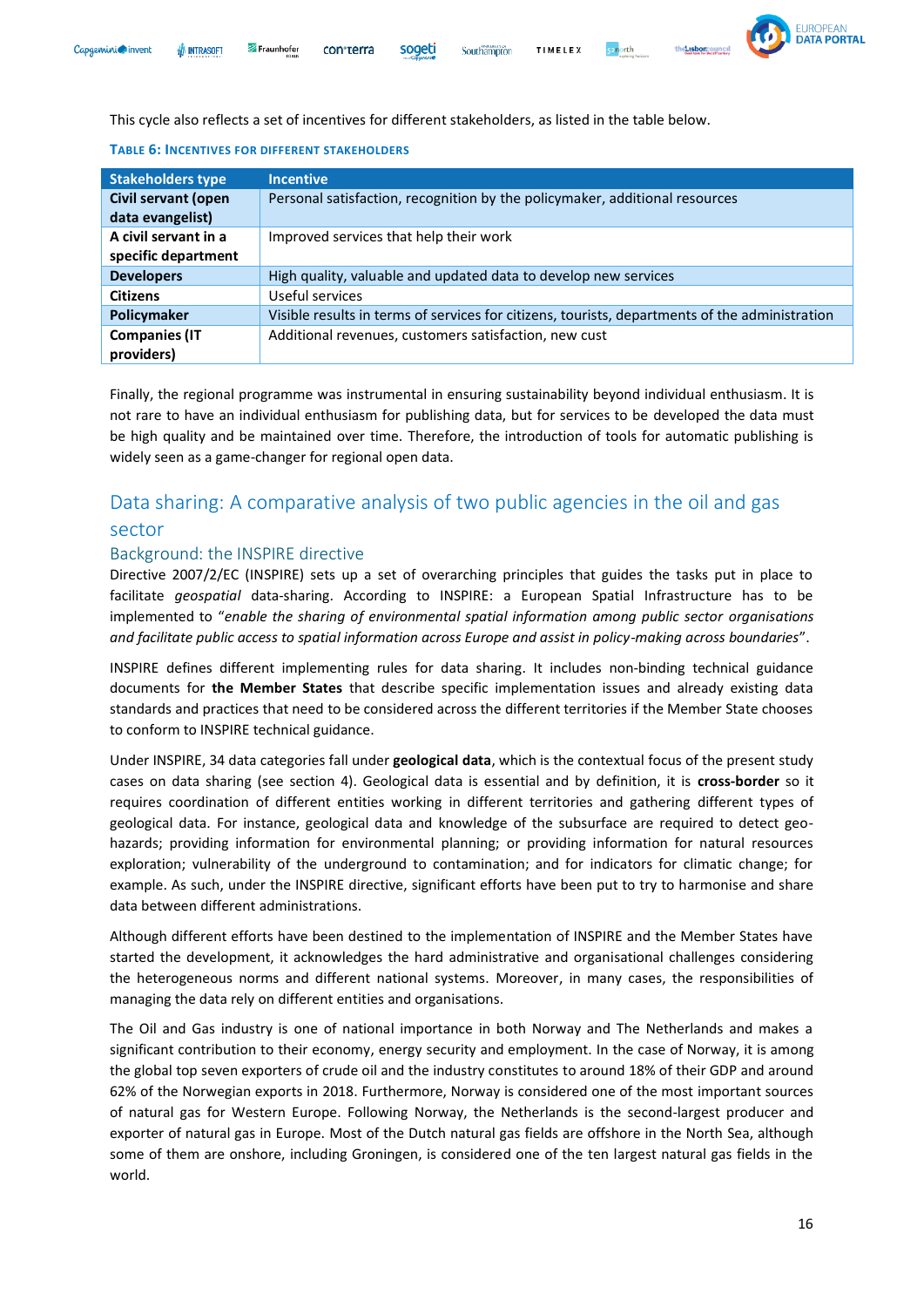

In both cases, the Oil and Gas sector has faced unprecedented challenges in different *exploration* and *production* environments. Exploration and production are considered the *early stages* of energy production, which includes the activities of searching, finding and extracting raw materials to be shipped to other oil companies within the production process and energy business. One potentially viable fields are identified, a well is drilled to collect samples and test the quality and quantity findings. If the testing is successful, then the oil and gas deposits are extracted, stored on a temporary basis and eventually shipped to refineries.

Southampton

Governments provide **licences** in a numbered of licensing rounds to a group of organisations to engage in exploration and production activities under their territory. The transfer of a licence or of a share needs to be approved by the government. Licences are normally granted to a consortium of companies led by an operator. Grouping organisations under one licence makes it possible that less experienced companies learn from the others, but also allows companies to employ some control towards the operator by making collective decisions towards the exploration activities. The licence grants the group of companies the monopoly to perform the exploration and research activities in the petroleum deposits within the specific geographical area identified in the licence. The companies under the licence become the owners of the petroleum that they find and produce.

**Governmental approaches towards data sharing** in the Oil and Gas sector for the exploration and production phase depends on the maturity of the sector and changes with the phase resources recovery a country is in. Traditionally, the oil and gas industry has turned away from sharing data out of concerns around giving away valuable knowledge. However, current challenges and pressures towards increasing efficiency in exploration and production phases are attracting new investments and better resources for monitoring and management. This has led to heterogeneous governmental data approaches towards sharing (and opening up) valuable data. These approaches differ across countries depending on the phase resources a country is in. If there are still many resources to explore in the country, different regulations and approaches to data would apply compared if we are in a phase of slowly phasing out. For example, the Netherlands is currently in the phase of managing risks as a result of the extractions of resources (i.e. oil, gas, and coal). Thus, the relevance of opening up data for careful monitoring is crucial. Moreover, in the case of the Netherlands, the country is so densely populated that, besides the phase where the country is in, data is needed for monitoring. We can exemplify such argumentation with the case of the Groningen field: the government sought to cap annual natural gas production to encourage production from smaller fields and to extend the life of such field.

To understand governmental approaches towards data sharing in the Oil and Gas sector in the Netherlands and Norway, and extensively to any other European country, we need to understand the role of agencies in licensing, supervision and stewardship. Some background information is available below to understand the role of data and these countries governmental approach towards adopting European data sharing guidelines within their general efforts in monitoring and regulating the industry.

#### <span id="page-16-0"></span>The Netherlands

#### <span id="page-16-1"></span>Background

In 2009, the Dutch implemented the Act of the European Commission Directive on Infrastructure Spatial Information (the INSPIRE Decree) into Dutch law and regulations. The Netherlands, as other European countries, has been periodically estimating the costs and benefits (CBA) of introducing INSPIRE. The latest estimate in 2016 shows that INSPIRE has helped with data quality, data availability and data comparability. The Netherlands created an INSPIRE node<sup>35</sup> through which organisations can automatically retrieve metadata containing data services of INSPIRE datasets.

The Netherlands uses the principle that only the most appropriate datasets are labelled as INSPIRE data (i.e. only the best datasets, as opposed to all, are considered INSPIRE). For each INSPIRE theme, the government has determined who needs to supply the relevant geo-information for which feature. Those who need to 'provide' such data are designated to INSPIRE data providers. Such data providers need to guarantee that the

<sup>35</sup> Inspire node at nationalgeoregister.nl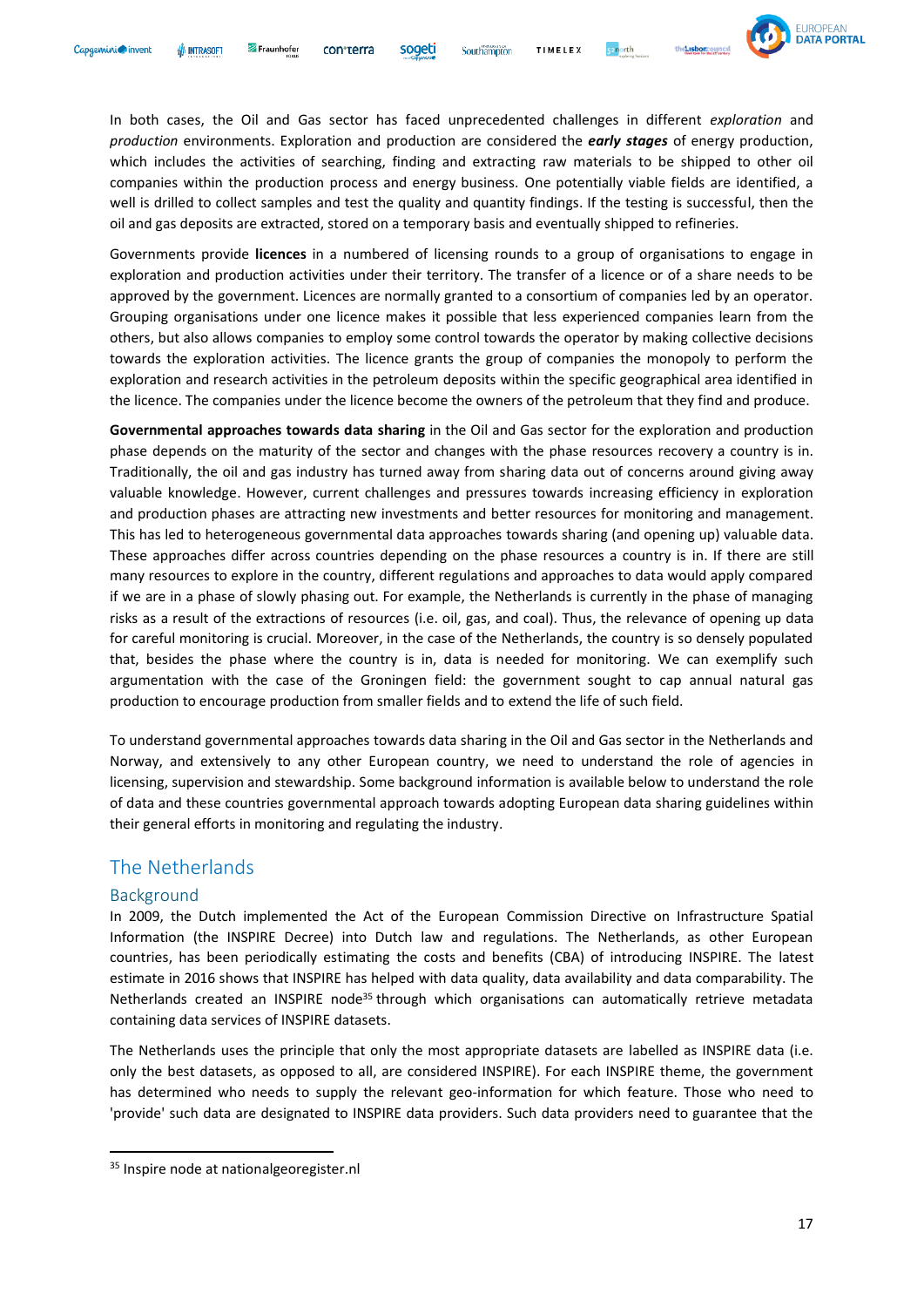

data is made accessible following INSPIRE requirements. Also, the INSPIRE requirements for *metadata* have been integrated into the Dutch metadata profiles for data and services. Thus, in order to assess whether a dataset or service is re-usable by other individuals or organisations, datasets require metadata to make it or data service findable and re-usable. The Dutch metadata profile for datasets and services is the application of the INSPIRE core set.<sup>36</sup> Sectors in the Netherlands can develop their own extensions to the Dutch profile and need to be part of ISO 19115.

Southampton

#### Data approach

The Dutch government's overarching goal was to increase closer monitoring of the impact, which the multiple uses of subsurface have on people and the environment. The subsurface was getting more crowded because of a growing intensive use; and while the government acknowledges that this generates opportunities, this intensive use also generates conflicts between multiple uses that need to be monitored and combined. An example is the production of geothermal energy and natural gas from the same reservoir. As a result, under the Mining Act and Mining Decree, the Dutch Minister of Economic Affairs established that **licensees**/**operators need to provide copies of all data obtained during the reconnaissance, exploration, production or storage of mineral resources or geothermal energy** (Article 123 of the Mining Act). Relative regulation consists of Mining Act: article 123, Mining Decree: article 9, article 10, article 108, articles 114-116 and article 177; Mining Regulation: article 11.1.1; Production and injection data.

All data provided by operators in the **Geological Survey of the Netherlands** (GDN) is stored together with the old drilling data of the country and other related information in the digital archive **DINO** (Data and information of the Dutch Subsurface) and released on the **NLOG Oil and Gas portal**. This portal releases data on deep geology, where data is treated according to article 10.1.c Wet Openbaarheid van Bestuur, as described in article 123.3 of the Mining Act. DINO contains all data previously stored (in a period of more than 100 years) in a series of independent archives – they have become digitised and standardised within DINO – and it is moving towards a key register of the subsurface so-called **BRO**. The Geological Survey has also developed models that transform the data into usable insights for re-users. One of the main tasks of the geological survey is to support the Dutch government on policies and tasks related to the management of the deep subsurface. The Geological Survey is managed by a **legal entity incorporated into public law: TNO<sup>37</sup>** .

According to the Minister's prescriptions, the supply of the data needs to be provided to TNO with a proper description following the prescriptions on metadata. TNO also formulated a data [standard](https://www.nlog.nl/sites/default/files/732229fe-3341-4419-965b-0102d6d79abb_standardfordigitalseismicdatarecommendedbytno_vs2016.doc) for the delivery of seismic data. The geophysical data has to be supplied to TNO within one year after acquisition and it is established that eventually the data will be relinquished 10 years after the acquisition was completed.

Data archived in DINO, the so-called 'clearinghouse' of the geodata on the shallow and deep geology of the Netherlands, which contains data related to:

- The **shallow subsurface** (up to ± 500 m deep), which is derived from drillings and cone penetration tests on-shore and off-shore the Dutch North Sea zone. The most relevant component of the drilling is the information that is provided about the sediments bored. Cone penetration tests provide insights about the physical characteristics of the subsurface (e.g. strength and compression). These data also include geophysical recordings such as geo-electrical measurements, seismic and side-scan sonar (NLOG, 2020).
- The **deep subsurface** (deeper than 500m), comes from petroleum, natural gas, mineral salt or terrestrial heat exploration activities performed by companies. These datasets need to be provided by companies according to the Mining Act to the GDN. The data provided by the companies has an **embargo period of five years** where such data remains confidential and no other organisation has access to it.

DINO is not a commercial or joint venture activity. Its mission is to provide access to data and foster its re-use by national, provincial and local authorities in the Netherlands and by companies and people. They are

<sup>&</sup>lt;sup>36</sup> The INSPIRE metadata standard can be found on the website of the [Joint Research Center.](https://inspire.ec.europa.eu/metadata/6541)

<sup>37</sup> About TNO:<https://www.tno.nl/en/>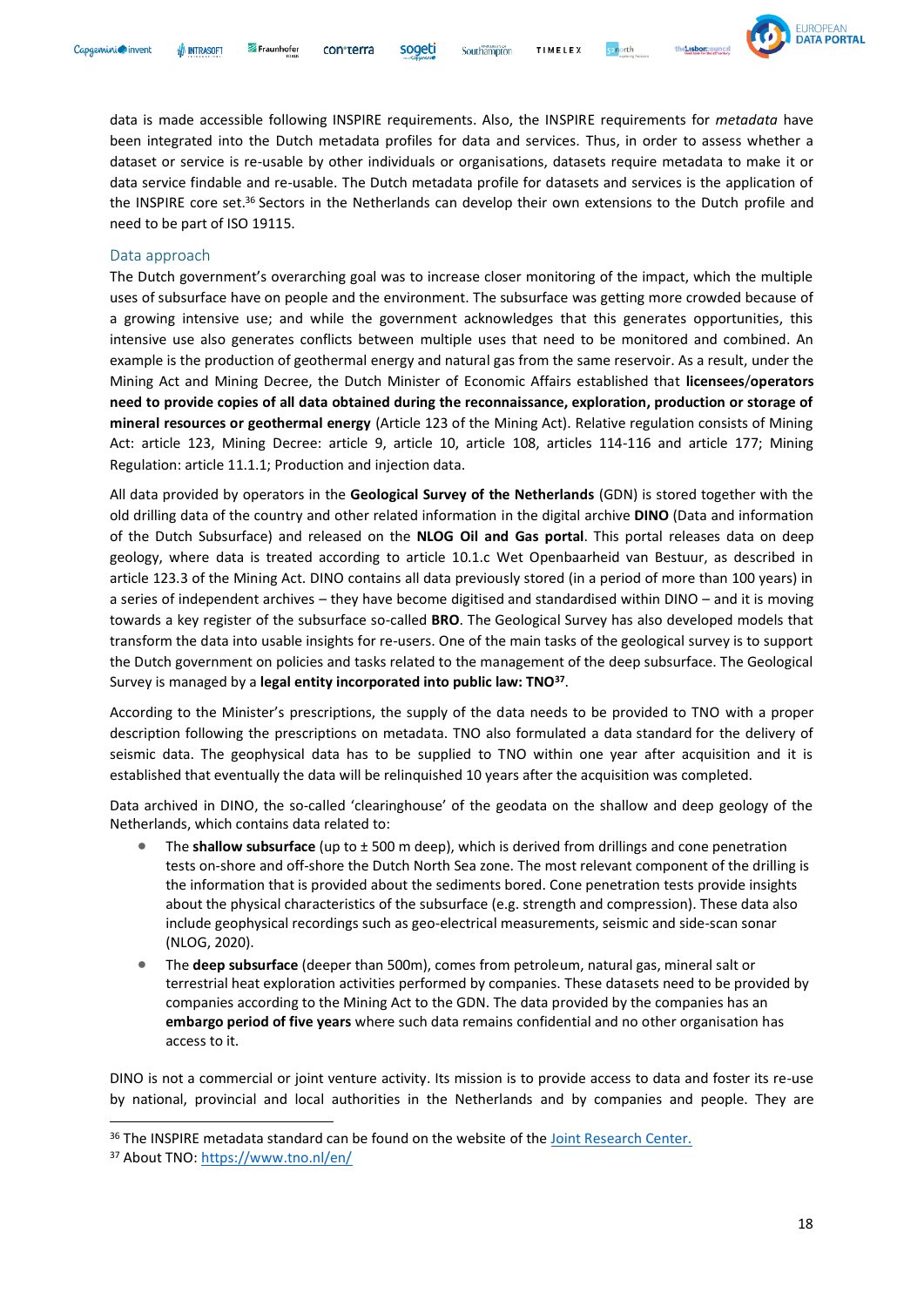

currently transitioning to BRO, which is standardised public information on the subsurface that the Dutch government has put in place to improve accessibility to subsurface data. The use of subsurface data by both governments and companies have raised in recent years, being crucial at the operational level for several organisations but also for governments to manage societal issues such as resource management and climate change policies (e.g. related to rising sea levels and soil subsidence). BRO seeks to extend DINO functionalities to expand data re-use. Other re-uses include examples of geothermal energy, CO2 storage, amongst others. BRO seeks to further facilitate subsurface data –sharing within the government and across companies. The idea is to manage in one location all data on the subsurface and made it available for different re-uses.

Southampton

#### <span id="page-18-0"></span>Norway

#### <span id="page-18-1"></span>Background

The collaboration between Oil and Gas industry and State has set up the playing field where the ecosystem cooperates: while the State regulates the sector by defining a clear and predictable policy framework, oil companies and other industry stakeholders are responsible for the operational activities. As commercial companies are responsible for exploration and production, it is important to provide the right incentives for companies to share their data so that they can effectively contribute to societal benefits. Thus, the regulatory framework seeks to balance companies and societal interests through taxation policy, regulation and oversight of resource management.

The Norwegian Petroleum Directorate (NPD) is the authority responsible for the data management on oil and gas on the Norwegian continental shelf and provides openly on a website (*Norwegian Petroleum Directorate*, 2020) information about discoveries, fields, wells, the company operators and the licensees. The data that is published in the portal can be used following the Norwegian Licence for Open Government Data (NLOD). According to such a licence, there are restricting uses of the data to third party rights.

All operators in Norway need to provide their data once per year (every autumn) together with their forecasts and estimates for the different fields, discoveries and transport systems. These forecasts relate to production, costs and estimated emissions to the environment. The data is forwarded to the Ministry of Petroleum and Energy and sequentially to the Ministry of Finance to inform the governmental budget and policy.

#### <span id="page-18-2"></span>Data approach

The Norwegian government decided to set up a joint venture integrating the Norwegian Petroleum Directorate (NPD) and all oil and gas companies with activities in the Norwegian Continental Shelf in order to generate and operate a data infrastructure called **Diskos**. The Directorate manages the joint venture and the joint venture is **in charge of sharing and trading data between the companies** (the licensees) and **manages the access to public data**. Data is seismic data, well data and production data.

Governance of Diskos is composed of a Steering and a management committee where all participant companies are represented. The management committee is considered the operational body at the executive level in the joint venture. The management team consists of two people from the governmental authority and the administrator who coordinates all the tasks of Diskos. The day-to-day management of the data infrastructure is outsourced to a vendor that periodically renews the contract with Diskos. According to Norwegian legislation, it is mandatory that once per year licensees report their data and forecasts regarding exploration and production activities. Data is stored in Diskos. **After the embargo period over the data –** i.e after the confidentiality period expires – Diskos can make the data available to the public.

The willingness of the public authorities to make the data public is to give the Norwegian Shelf a competitive advantage towards other areas with oil and gas. Yet, there is a trade-off between a) protecting competitive interests of the licensees and giving them exclusivity rights towards the data they have collected on the exploration, and b) to attract other potential investments towards the region by decreasing the costs of exploration activity and openly sharing such costly data. As a result, the equilibrium is found by agreeing on an optimum period of time to make such data available. Time needs to give enough competitive advantage of the generators of the data, yet it needs to be released quickly to attract new companies to explore and drill. Making data available becomes a governmental strategy to decrease companies' costs to explore the shelf,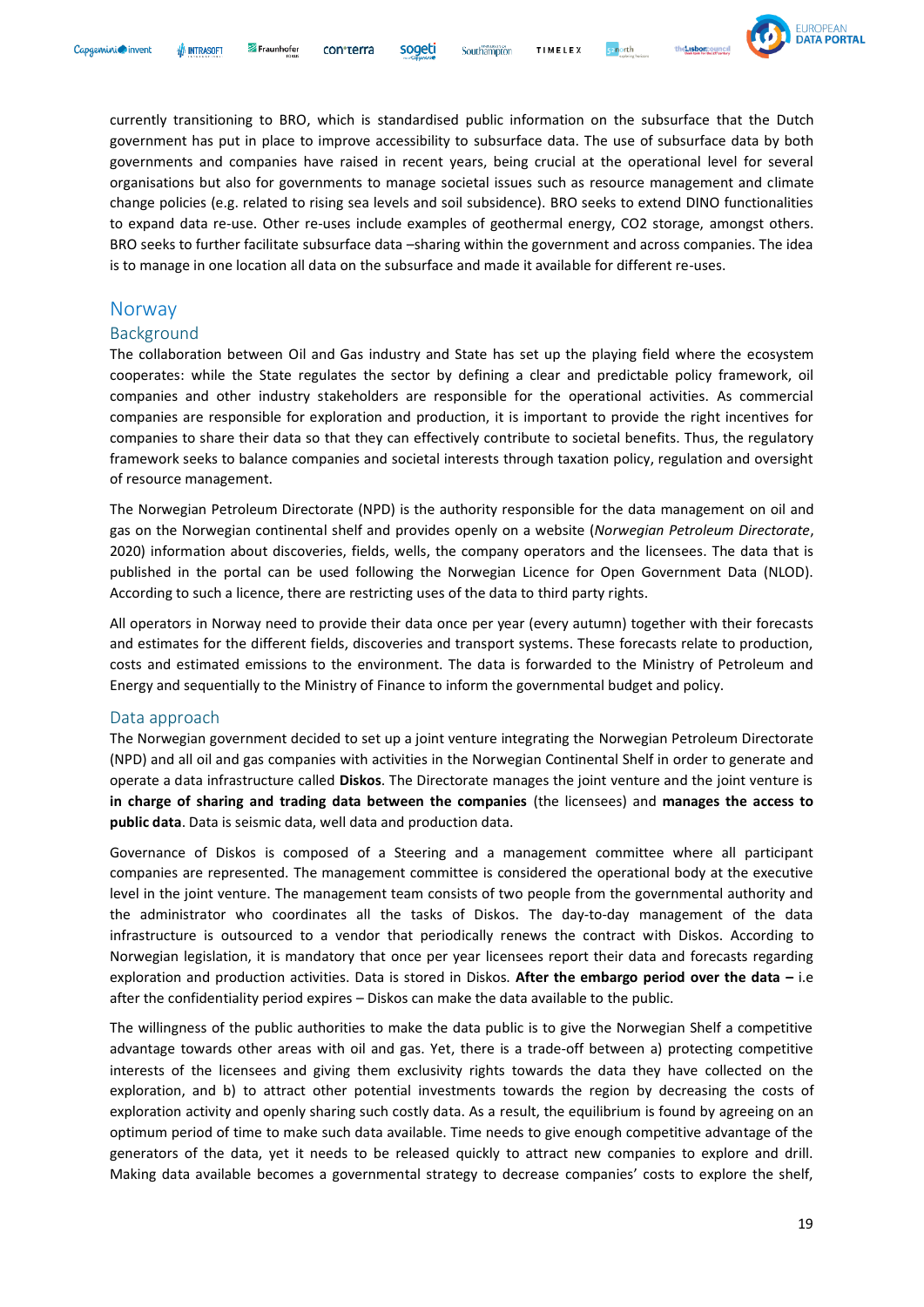

compared to other regions where such data is not available. Diskos encourages different licences to **swap, trade and exchange the data** that companies gathered in the subsurface about drilling in the geological formation.

Regarding the Diskos business model, all companies reporting data need to pay a fee to the contractor of Diskos to upload the data. Companies have the right to retrieve the data and the fees are established by a contract. The price depends on the type of data, whether it is seismic or well data. Companies share their data through the so-called "Geodata Trade Operator" (GTO), which works in coordination with the subcontractor of Diskos –Kadme- who implements the transactions.

**Members** of DISKOS pay the same amount of approximately NOK 400 000 a year. Besides oil and gas companies, other associated members pay an annual membership around NOK 140 000, yet they pay the same fees as the oil and gas companies to upload or retrieve data from DISKOS. Relatedly, **access to data** differs for members and non-members of DISKOS: non-members cannot access to the same data. Non-members can only access 'public' data or non-confidential public documents available in DISKOS. Also, access to the data upon request for non-members is more labour-intensive. "*The idea behind Diskos is that the oil companies should all cooperate on storing exploration data and compete in the interpretation of this data. The more raw data is collected and shared, the greater the possibilities for the bright minds in each company*," says the Diskos member (Diskos, 2016).

One of the major requirements of DISKOS was that software should allow watertight dividers between the data uploaded by the different companies. Once uploaded, it could be opened for exchange and sale fulfilling all the security standards. IBM won the software contract. The pre-condition negotiated by the company was that IBM would own the software and would have the possibility to export the concept to other countries. IBM also won the contract for the operations of the software and partnered with TapeTech and PGS. Together they form an operating company in 1994 named PetroData AS. Besides NPD and the four original oil companies, others joined over the course of the year: Shell, Norsk Agip, Hess, Conoco, Elf, Total, Phillips, Enterprise Oil, RWE-DEA and BP/Amoco.

**Raw data** in Diskos from seismic and wells from licence groups are protected from public access for **two years**. General seismic data is kept in **embargo** without allowing access to third parties for **five years**. Seismic data acquired by companies for sale is protected **for ten years**. However, the most valuable data is the **interpreted data,** which is under embargo and kept confidential for **20 years** before it is open up to other organisations to freely use the data. The logic behind this is that in order to preserve the incentives for companies to invest in such exploration activity as much as possible, they need to obtain exclusive rights over the data for a certain period of time before allowing others to reuse it. When the period of time expires, it is considered that the data holders or initial owners of the data have conducted as many activities as possible to gain a competitive advantage towards the rest of the companies after the period of exclusive rights to the data. Furthermore, it is important to highlight that the data re-use strategy has proven to be very successful for other companies and has effectively helped in several major discoveries (e.g. Johan Sverdrup discovery). As Hans Chr. Rønnevik, exploration manager in Lundin Norway, recognises: "*Much of the secret behind new discoveries in mature areas involves delving into old data with renewed enthusiasm and to putting the information into an updated context*".

Soon companies started to employ Diskos to store all international seismic data, information that is not shared with Norwegian governmental authority or other companies. Thus, companies use Diskos also for their international operations also. In concrete terms companies integrated Diskos with their private databases sometimes with the support of an external supplier. The current discussion is that Diskos is based on a commercial agreement between the companies within Diskos and a supplier. This generates a vendor lock-in situation, as the system needs to be managed, updated and changed. When there is a change in supplier, as in Diskos, there is a lot of effort put in place in order to keep continuity and quality of services.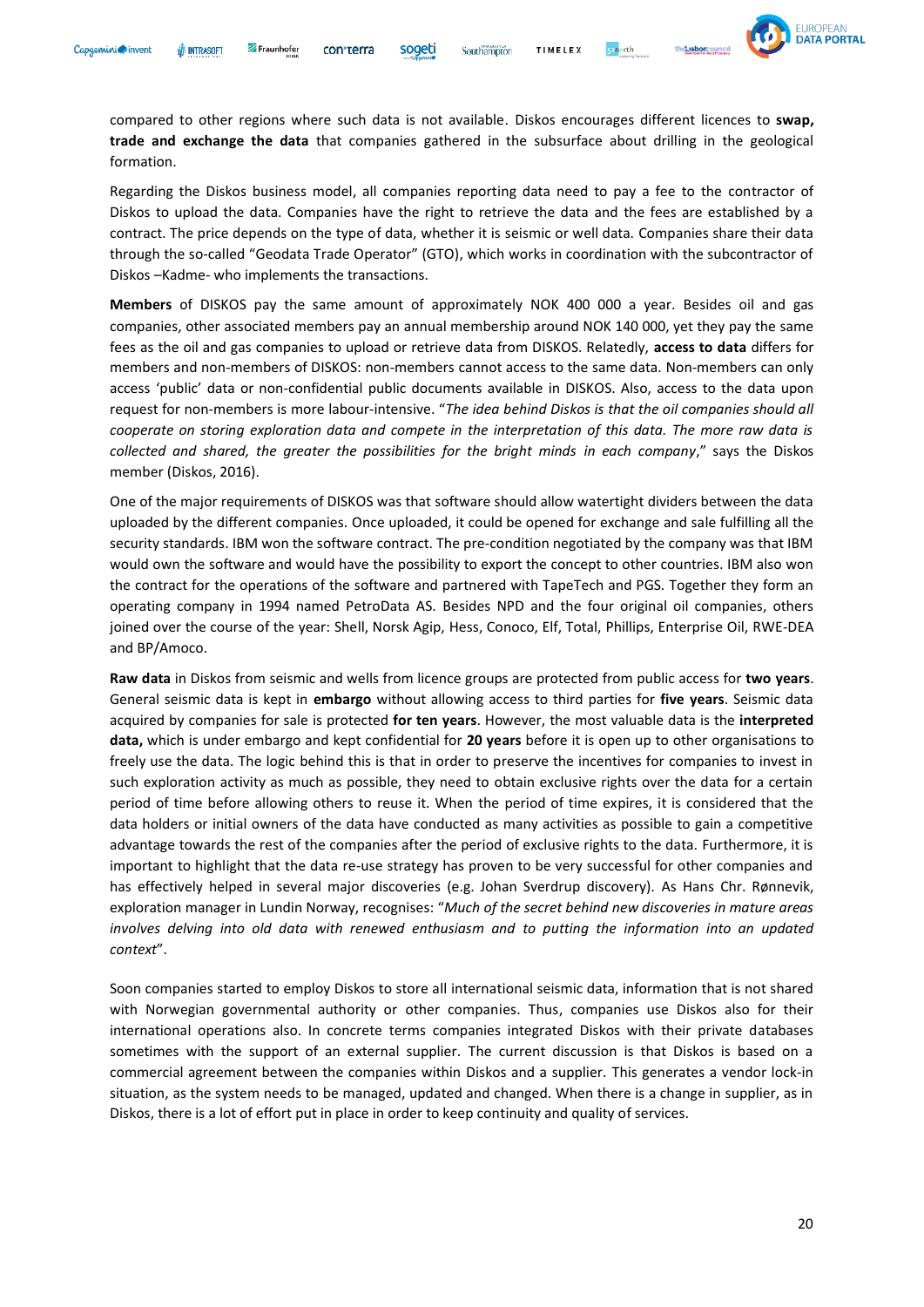# <span id="page-20-0"></span>Cross-analysis of the cases

**W** INTRASOFT

Fraunhofer

Capaemini invent

Firstly, regarding **open data**, the analysis of Italian municipalities behaviour in the region of Lombardia shows that behind the municipalities decision to open up their data there are **economic incentives** provided (in this case provided by the region) to support the small investment required, in particular for the small-size municipalities with less than 5000 habitants.

Southampton

TIMELEX

sogeti

con<sub>terra</sub>

Additionally, the support of the regional level to **coordinate the collaboration of business providers** across the different municipalities facilitated and make it easier for the municipalities to engage in the activities of open up the data. Facilitating the technical aspects of how to release the data at the level of the vendor by centralising data standards, quality requirements, software specifications amongst others and by providing the right incentives for municipalities to accept releasing openly their public datasets is crucial. Considering the sometimes lack of technical skills to engage in such local activities, the coordination with providers at the regional level facilitated the task and also generated efficiencies with some economies of scale for the vendors.

Moreover, the existence of a regional policy to endorse, in other words, **policy lead** at the upper administrative level, explains the decision of the municipalities to open up their data. This is exemplified by the fact that most of the municipalities that agreed to open up their data did it under the regional plan Delibera of the Region of Lombardia. Economic incentives, coordination with business suppliers and policy leadership accompanied with technical guidance explains the decision of Italian municipalities in Lombardia, and for the smallest ones in terms of population, to open up their data. Besides the regional programme support, which was instrumental in ensuring sustainability, the case of Pavia also powerfully shows the virtuous cycle between civil servant enthusiasm for publishing data, the impact on the quality of data, services being developed and thus effect on data-reuse. The case reflects on the importance of the introduction of tools for automatic publishing, which is widely seen as a game-changer for regional open data.

Secondly, regarding **data sharing** and the comparative analysis of Norway and Netherlands, when researching data approaches to facilitating data sharing in the oil and gas industry, we realised the **significant weight of government role in incentivising and orchestrating** data sharing in the country. In both countries, whether by making subsurface data available with the support of a public legal arm of government such as TNO, or whether as a founder and partner of a joint venture such as DISKOS with the oil and gas companies, the role of government is significant to make data sharing possible.

In the case of Norway, the governmental role of NDP behaves as an **independent trusted third party** across the partnership with the other companies. In the Netherlands, through the geological survey, TNO captures the data required from the companies and establishes **bilateral** discussions with companies when data is required and for any eventual doubt. This governmental role is consistent with other cases from the literature for instance in the Data Integration Partnership for Australia, which was set up as "an investment to maximize the use and value of the Government's data assets" (Department of the Prime Minister and Cabinet (Australia), 2017).

Through the two cases, we learn that data access and sharing in such a sector where there are significant investments put in place in exploration activities, comes with **several risks** for organisations, basically in terms of their competitive position towards other companies. As such, the governmental role is crucial to **mitigate such risks** and generate settings where companies feel comfortable sharing with appropriate governance structures, contractual agreements and security standards that do not violate their legitimate private and commercial interests. DISKOS shows precisely that the government not only was a lever to facilitate data sharing but thanks to such type of organisational setting between companies, they can share and mutually enrich their data including via **cross-licensing agreements**. This is in line with an increasing trend in a number of governments where there are incentives put in place to generate data partnerships within the private sector and public sector to facilitate data exchanges but also to enable access and re-use to public sector data.

In both cases, we appreciate another important governmental role, which is **financial support for metadata and data maintenance** via the engagement of NDP in Diskos or through TNO a public legal- arm of the ministry in the Netherlands. Paramount to the incentives for companies to share is to have the net for keeping and updating all contextual descriptions about the data in the standards and quality required for them (or others)

**EUROPEAN DATA PORTAL**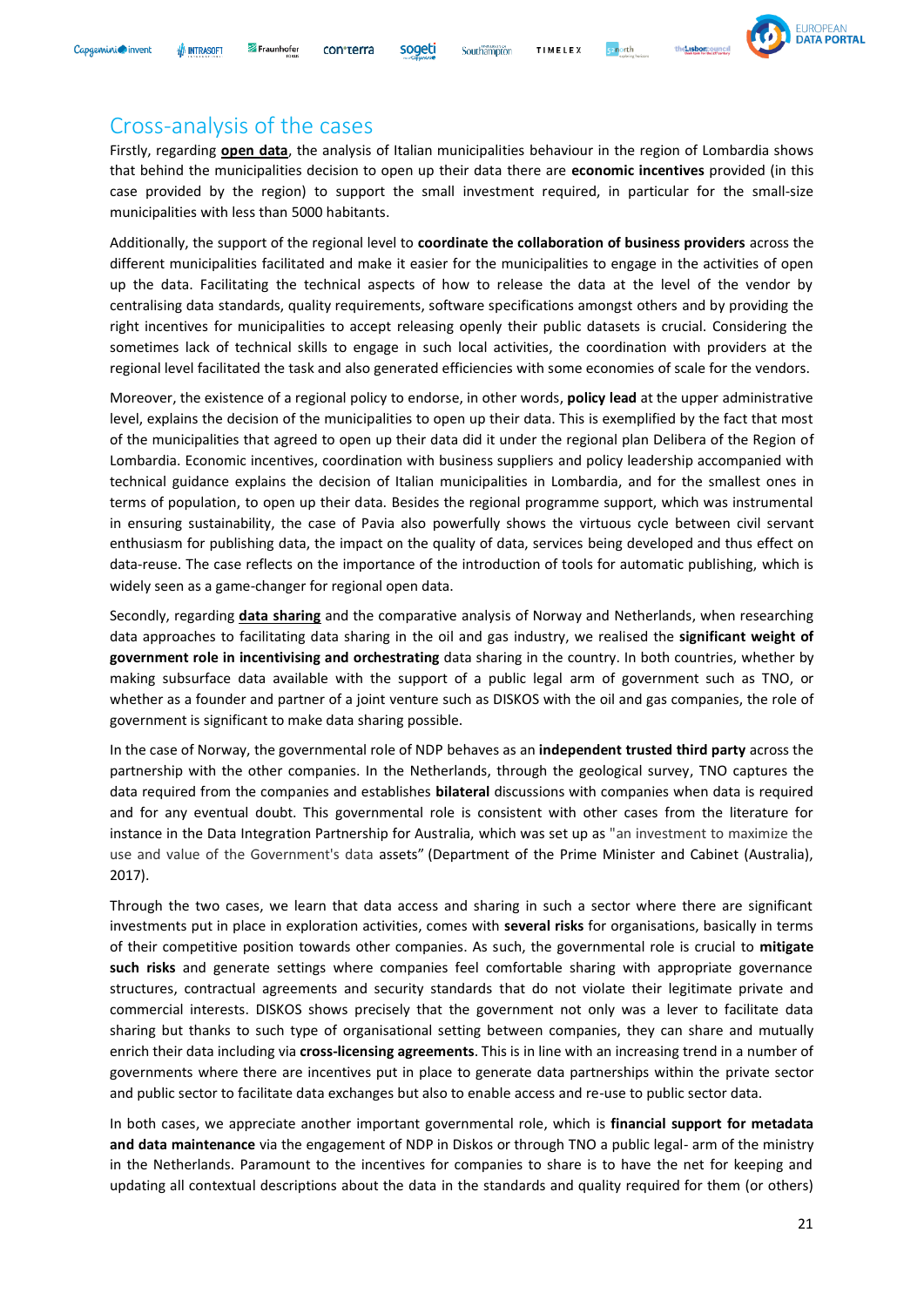

to re-use. Complementary investments in metadata, data models, tech infrastructure for shared data storage, processing but also data access are required. Whether through TNO funding support in managing the geological survey or the financial contribution to NDP to the joint venture Diskos to operate the collaboration and curate and sustain the data.

However, in the case of the Oil and Gas sector, we find two different governmental approaches to incentivise data-sharing. The Netherlands invests in making it openly available (almost open data after an embargo period of data); and Norway follows a more nuanced approach, legitimising closed data at some points within the DISKOS collaboration where the government takes part of a joint venture with the oil-and-gas companies to be closed to the operations and be one party in the discussion about how to coordinate data flow across the organisations. These two different approaches also provide a different answer to the data demand problem. By making data openly available, the Netherlands solves the challenge of how to set up a data market for oil and gas data reflecting the value of such data. Additionally in a context-dependency of data is very challenging to establish ex-ante the economic value of a dataset. Within this situation, opening up all data as the Dutch decision reflects the intention to lower the costs of exploration activities for companies and attract foreign and additional investments in the Dutch shelf for research and exploration activities. A different alternative in Norway is to protect the economic interests of the companies in the area performing exploration activities and set up a framework that gives such licensees with some exclusivity rights towards the exploitation of the data and a favourable organisational context that facilitates the trade of data across licensees.

## <span id="page-21-0"></span>Conclusion and recommendations

What the present study uncovers is the intricate **web of private and public incentives** that open data and data sharing policies at *the local* and *national* level need to face when implementing European data policy guidelines. Within the context of the Italian municipalities in the region of Lombardia and the comparative analysis of two national approaches towards subsurface data-sharing, the study sheds light on the relevance of governmental role in facilitating opening up data or data sharing.

Regarding **open data**, exploring a private database of the region of Lombardia about the open data policies of their 1,507 municipalities, the study sheds light on the relevance of:

- 1. *economic incentives*,
- 2. *coordination with business suppliers* (vendor level) to facilitate open data, and
- 3. *policy leadership* that provides a technical framework for the local authorities for releasing the data.

These three actions capture the explanatory factors behind the decision of Italian municipalities in Lombardia – and especially for the smallest ones in terms of population – to open up their data.

Exploring the Oil and Gas industry at the national level, the study reflects that **governmental approaches towards data sharing** for the exploration and production depends on the maturity of the sector and it changes with the phase resources recovery a country is in. Basically, if there are still many resources to explore in the country, different approaches to data would apply compared to if we are in the phase of slowly phasing out. In other words, the willingness of the governments to make the data openly available is to give their territory a competitive advantage towards other areas. Making data available becomes a governmental strategy to decrease companies' costs to explore the shelf, compared to other regions where such data is not available. However, there is a trade-off between attracting potential investors and newcomers and protecting the competitive interests of the licensees. As a result, whether more open data approach (the Netherlands) run by a public agency or a more restricted approach towards data sharing (Norway) where companies set up a joint venture in collaboration with the government to execute some control over the data and the process for data release, both of them need to find an **optimal period of data embargo**. The time dilation in the release of the data has the ability to give enough competitive advantage to the generators of the data, yet government needs to manage this secrecy requirement with the need to release the data to attract new companies to explore and drill but also to provide transparency and to allow monitoring over the national resource management.

The analysis of cases is inspirational to provide some mechanisms that can drive the implementation of regulatory measures at the EU level fostering open data and data sharing, by factoring in some incentive issues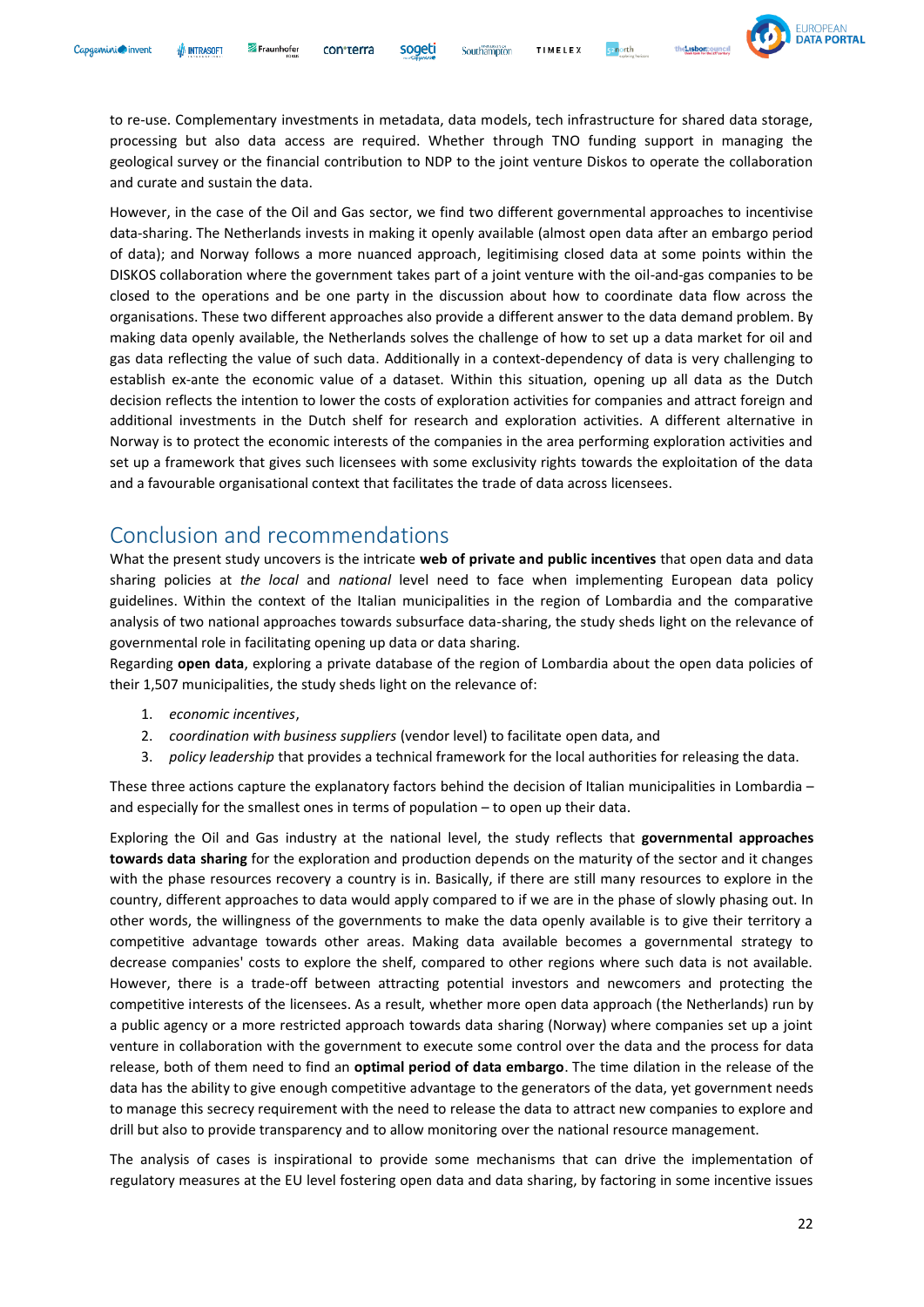s<sub>2</sub>north



that need to be overcome in the implementation phase of such measures at the different administrative levels. While the mechanisms identified are embedded in their national and local contexts, they allow for some extrapolation at the EU level and are able to inform future implementations of INSPIRE and Open Data Directive.